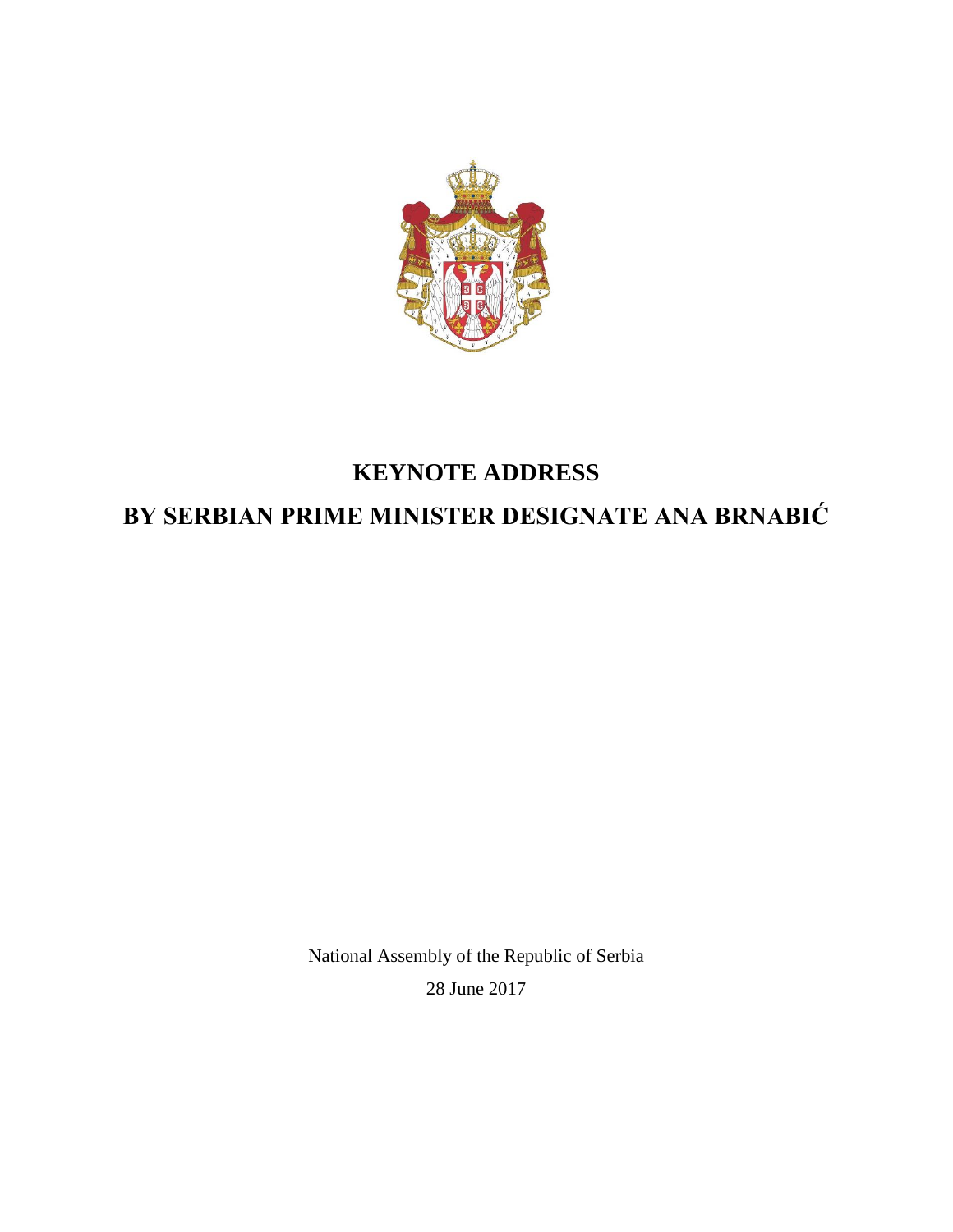Ladies and gentlemen, honourable MPs, Your Holiness, your Excellencies, dear friends, guests, dear citizens of Serbia,

Today, I am standing here before you to present the goals of the Government of Serbia for the forthcoming period. **It is important that we agree about the priorities and reach a social understanding on what we can and must jointly achieve in order to take Serbia among the ranks of successful states**. The time before us will show how courageous as society and individuals we are to jointly push boundaries and step into the future for the sake of all of us. **And I believe in the citizens of Serbia.**

After my business engagement I joined the political life for my love to Serbia, where I returned 15 years ago wishing to do something for my country and for all citizens of Serbia. **It is an honour to serve one's country** and to see it changing for the better as a result of work and efforts of all of its citizens. **The time we are living in is full of challenges and we must respond to such challenges courageously, decisively and with a clear vision of where are going.**

First of all, I would like to look back on a particularly intensive public debate that followed my appointment as the Prime Minister Designate. I believe that many asked themselves why I was not responding and I now wish to answer that it was my response. I had a goal in front of me and today I am standing here before those who have supported me and before those who have contested me, responsibly and proudly presenting the Programme of the Government because I am sure that this Government will have results to which even those who spoke about me with irony will not be able to turn a deaf ear.

We can build our vision on the foundations laid by the previous Government. Today, when I am presenting the Programme for the next Government before you and asking for support from the National Assembly and the citizens of Serbia, the state finances are in a sound condition, and macroeconomic indicators are positive. **Not a single government in the past 10 years started its term of office with such a good balance in the budget as this one that I am going to lead if we receive support from the majority of MPs.** For this, I must thank the previous Government and its Prime Minister, Aleksandar Vučić. On the other hand, **my responsibility towards the state and the citizens is thereby even greater.**

The previous Government actually managed to stop the bankruptcy of the state from which we were only three months away just a few years ago. That Government managed to consolidate the state budget and to reduce the deficit with which Serbia had unsuccessfully struggled for years before that. Over the past three years, the rating of Serbia on the World Bank's Doing Business List has significantly improved, placing our country, by the overall business conditions, at the 47th place out of 190 countries. **In two years, we managed to progress on this list by as many as 44 places.**

A detailed and comprehensive reform of the public administration has been initiated aimed to transform the state into the service of the citizens, provide a higher efficiency in the work of civil servants, simplify administrative procedures and to have a cheaper state. The foundations have been laid for the establishment of electronic governance to its full capacity. I will also remind you that the works on infrastructure have been initiated and that, **over the past few years, more**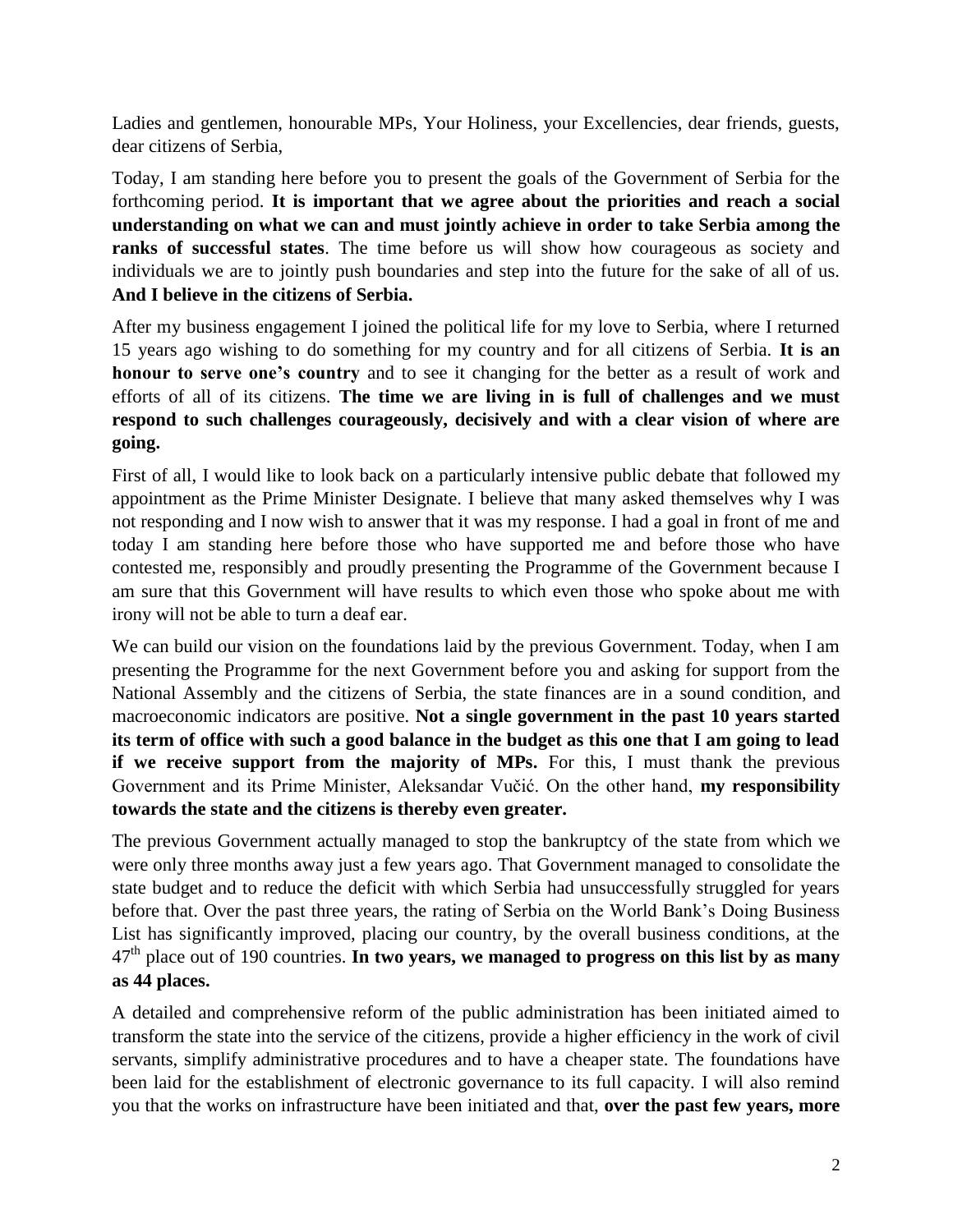### **kilometres of roads were constructed than in decades before that.** Good infrastructure is the precondition for the **increase in investments and the launch of the local economic development, providing opportunities for a more balanced regional development.**

We must not forget that Serbia, at the beginning of 2014, started its EU membership negotiations and that so far **we have opened as many as 10 negotiation chapters.** The pillar of that dialogue is the National Convent for the European Union, the platform that gathers together over 700 **civil society organisations, which corroborates that a broad consensus has been established for the EU accession.**

**Now is the moment to take a step further and to transfer our society, state and economy into the 21st century, which is marked by digitalisation.** Digitalisation **is an in-depth transformation of the manner in which we produce, spend, learn, work and exchange. Our entire social organisational setup and society as we know it will be completely redefined due to digitalisation.**

#### **Serbia must be ready for this, because if we now do not take the chance that emerged, hardly will we get the second one.**

Digitalisation opens up new possibilities for a better quality of life of the citizens through a greater number of services, for services that are cheaper, for providing more accessible information and knowledge, for people to inter-connect. Although it is often connected with technology, digitalisation is much more than that, because it provides opportunities for new and better-paid jobs. Digitalisation may increase our export and, even more importantly, **it is our chance to stop the brain drain and even reverse the trend**. I am saying this based on experiences of our most successful companies from the IT and creative industries that have demonstrated to us in practice that digitalisation has started up the wheel of changes. Applied in agriculture, digitalisation creates an added value and thus increases our export potential putting Serbia among the countries exporting products with a higher degree of value.

Despite the deep-rooted opinion, I can assure you that our citizens are already ready for the new digital era. According to the latest survey of the World Economic Forum, Serbia is within the best third of the countries in the world by the level of technological readiness and by the number of citizens using the internet. Practically all the companies have access to the internet. **So, both the citizens and the business sector in Serbia have the habit of using the internet.**

At the same time, red tape has been recognised as one of the biggest problems of Serbian society, which is wasting huge resources of both the state and the citizens. Local companies can be even more efficient by making use of all of the advantages of new technologies.

#### **This Government will work towards changing the existing paradigm and the way of thinking in every segment of society.**

With the fourth industrial, i.e., digital revolution, we have the chance to make up for the lagging behind and to join the developed countries. **This technological revolution will fundamentally change our lives; it is inevitable and unstoppable. Only winning societies are looking forward to changes, they do not fear them. I deeply believe that Serbia is ready to lead the entire region in the changes that follow and in creating new opportunities for all.**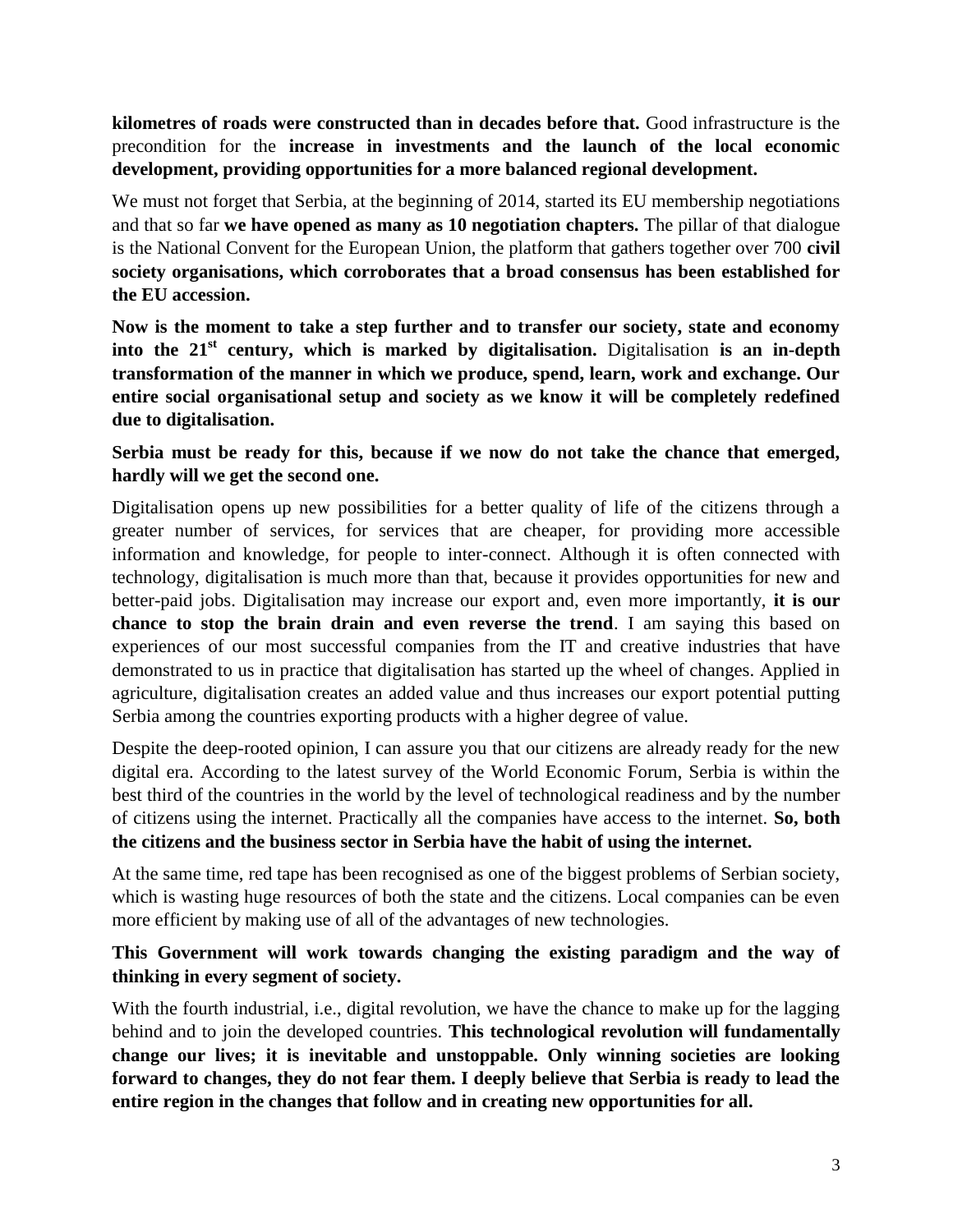**It is with great certainty that I expect that the digitalisation process will improve the standard and the quality of life for hundreds of thousands of Serbian citizens. Efficiency will be increased, costs will be reduced and a new value will be created in almost all the areas of life and work. The digitalisation process is the most important catalyst of innovations, competitiveness and growth.**

**I will once again repeat that what we now do in the field of digitalisation will determine the place of Serbia on the world map in the years and decades to come.**

**The role of the state** should be to stimulate and allow an open, dynamic economy, to develop infrastructure, to provide as best quality and cost-effective services as possible, to **eliminate administrative barriers, to encourage, support, and legally protect every entrepreneurial initiative, with accountable and well-structured social policy in line with economic possibilities.** 

**My mission is to modernise our society in all its segments**. **By working on digitalisation, we will create society that provides equal opportunities to all of its citizens**. This Government has a good basis that has been laid by the previous one and I am going to lead it in such a way as to retain the focus on the set goals, with **digitalisation and education listed as my top priorities.**

We must improve our education system, which will be the second most important priority during my tenure. This means that we are going to **stimulate the analytical way of thinking focused on problem solving and finding solutions. We will work on changing the way of thinking that prevents creativity.** It is important to **persuade young generations not to give up once they come across the first obstacle, but to fight for ideas, jobs, to believe in themselves and follow their ambitions. We are going to foster the entrepreneurial spirit among the youth.**  This does not mean that all of them should be entrepreneurs, but that we will teach them to think as winners and to go for opportunities. I was guided by such a way of thinking when, last summer, I made a decision, of which I am proud, to accept the invitation of Aleksandar Vučić to join the Government of Serbia, although I had not worked in the public administration before that.

**We must create a society where knowledge is valued, because knowledge is the highest value in the 21<sup>st</sup> century**. By the time we finish our formal education, half of our knowledge is already out-dated and we must continue to study and learn. This century gives priority to all those who wish to learn and do not resist to changes. We should encourage our young generations to adopt new things, and we should all together encourage our elderly citizens to use modern technologies and be a part of the life of their children and grandchildren.

The Government team will work in the best interest of Serbia and I believe that this Government will know how to respond to numerous challenges that are ahead of us. As the Prime Minister, I will encourage dialogue as the method for us to make good decisions for Serbia. **I wish to stress that doors will be open for each proposal, each idea, and each constructive solution, and that we will then as the team act as one when it is necessary to defend our positions and justify the decisions we have taken. I invite all of you to join us in the joint work on the building of a better quality future and a better life for all of us.**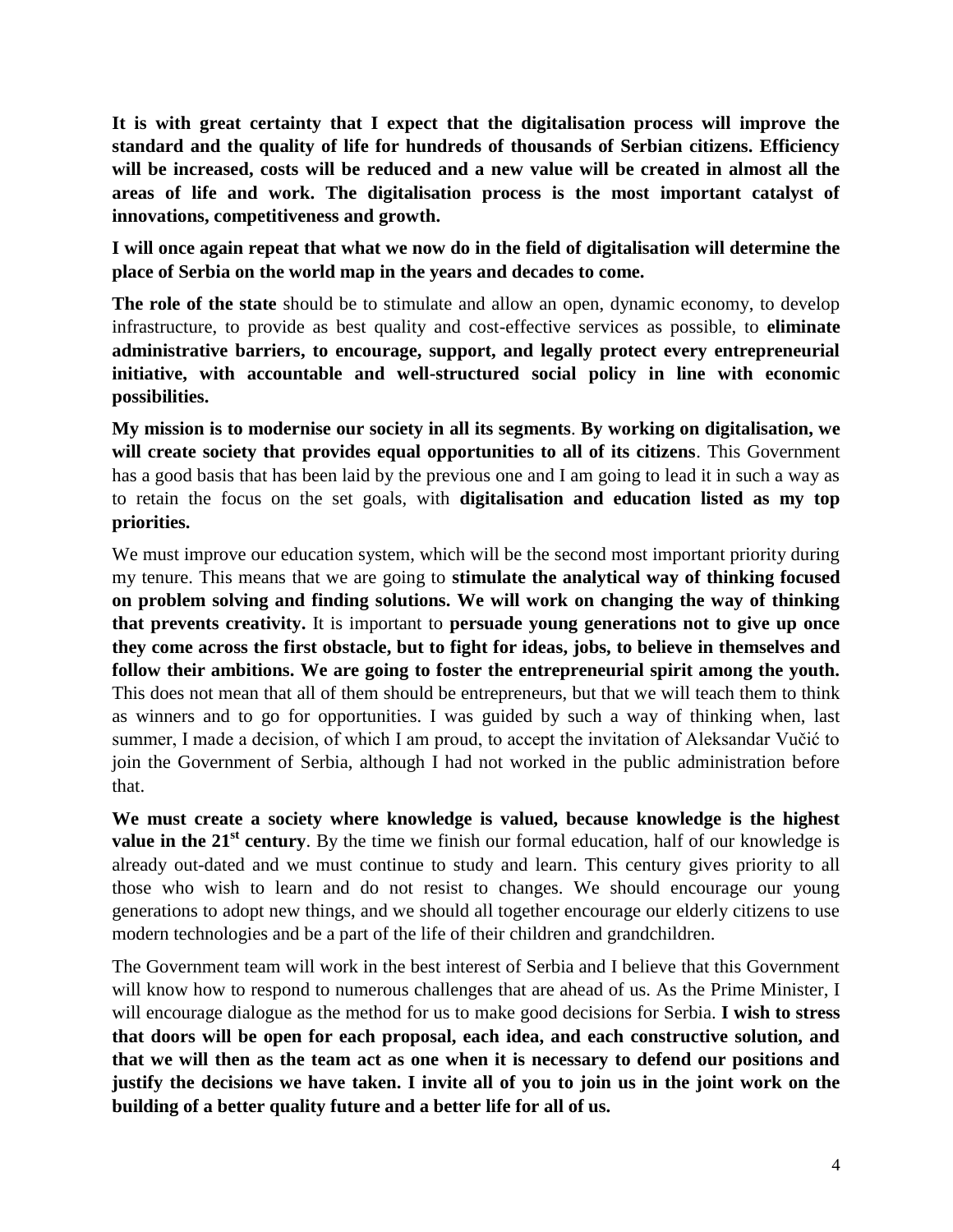However, **as the Prime Minister, the biggest responsibility will be on me and I am not going to hide behind my associates and I will regularly report to the public about our results**. I will encourage constructive criticism aimed at finding solutions and I will give my best not to get into a trap and think I have a ready-made answer to everything. Despite the insults in the public that were already addressed to me in the past few days and that I can expect in the future, I am going to defend the truth and facts proudly and with dignity.

The greatest challenges of this Government will be to continue with economic reforms and **speed up the economic growth, to lead a balanced foreign policy,** to continue reforming the state through modernisation of work and a **more efficient work of civil servants who I expect to be the service to citizens**, to provide **education for and attract experts instead of brain drain and establishing partnership between all the segments of society and involvement of the civil sector in social initiatives.** I will endeavour for inclusiveness because only if we accept differences as a virtue, we have a chance to build a society of equal individuals.

I wish to send a message that this country has a magnificent cultural heritage and I wish that based on it we jointly build a new cultural policy. This is not just a bombastic phrase; we will start from seemingly little things that, once completed, will be big and of importance for the whole society.

**I am aware that these are the challenges before which many would back away, but we have to set big goals and to work diligently and with dedication in order to make such a step forward because of all of us and the generations to come. We are responsible towards them, just as our ancestors were responsible towards us. Dedication, decisiveness, openness and courage are the values on which my work will be based and I invite you all to join me so that we could leave the remnants of the past where they belong – in the past.** I am looking into the future because now is the moment when we can do the right things, with no delay, no waiting and no excuses.

Now I am going to present to you in more detail the concrete areas that this Government is going to focus on. In each of the areas I am going to pinpoint the most important tasks and goals that we must implement in order to make the change that we need. My address is the summary of the keynote address, which contains much more concrete data.

This Government will focus to speed up the economic growth, and **I will start from finances**. Due to high costs of borrowings in the past, we paid over EUR 1 billion for interest repayment in 2016 alone. For the citizens to better understand what money we are talking about, I will point out that with that kind of money we could build 150 km of a motorway – every year! Only **starting from 2018 we can expect reduction of such costs that will become due for payment as a result of poor management of public finances in the past**.

**It is important to keep public finances in order, the order that was introduced by the previous Government and that the Government properly plans its revenues and expenditures today.** The citizens have recognised the importance of such measures and they themselves have taken the burden of savings, recognising that self-sacrifice is sometimes the only way to create the basis for a sustainable growth.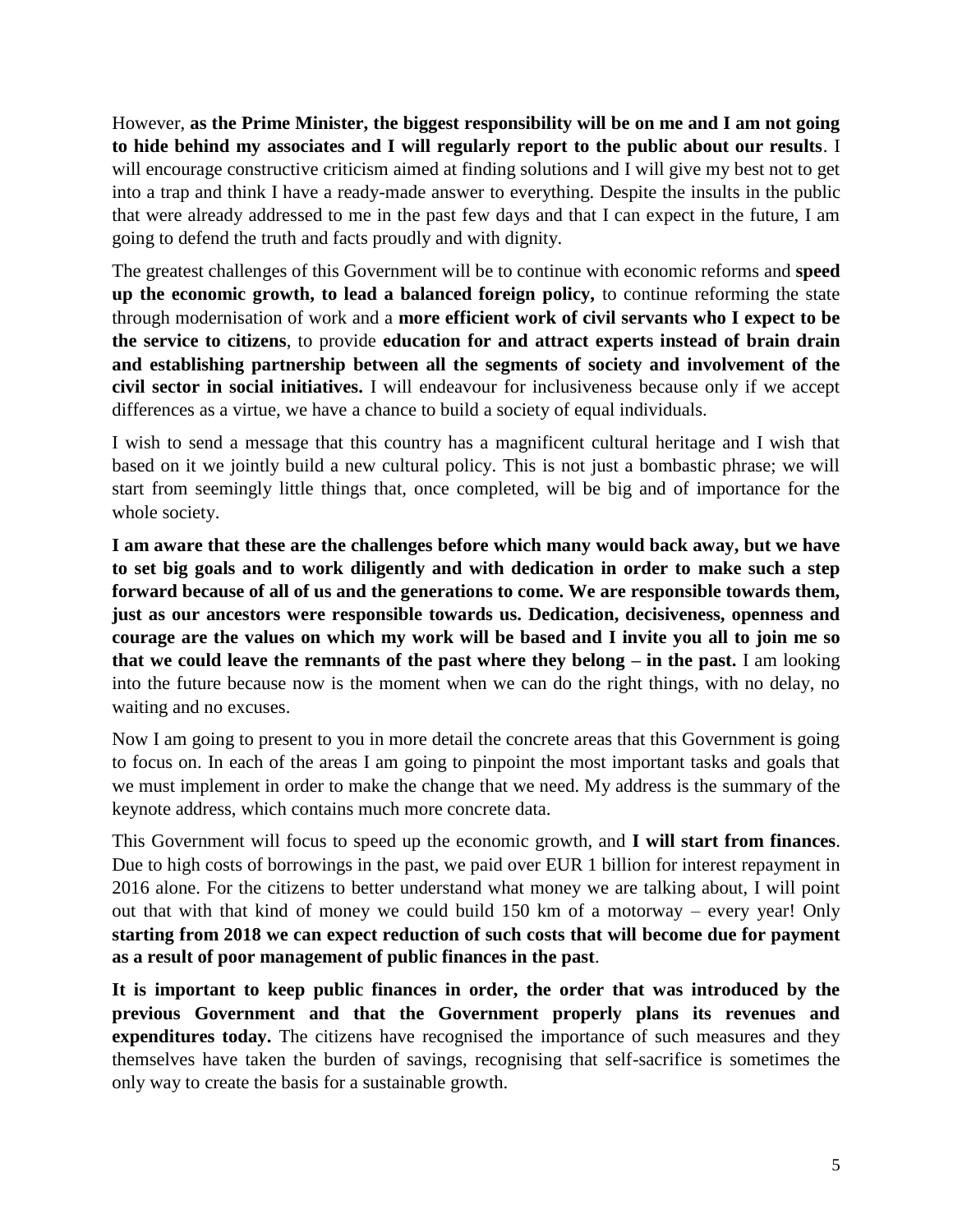The efforts of the citizens and of the Government of Serbia were recognised by the IMF, the World Bank and other international financial institutions. We have successfully passed through six reviews within the IMF Standby Arrangement, and currently we are undergoing the seventh one. **I wish to point out that, at the end of this year, we will successfully complete the threeyear Arrangement with the IMF.**

This Government plans to continue with the **rigorous control of money spending** and to maintain the fiscal discipline and accountability in the management of public finances. **Our goal is to have the deficit of the general government below 1% until 2019, which will introduce us among the fiscally most responsible countries.** With a further growth of GDP and a low deficit, we plan to bring down the level of public debt below 60% of GDP by the end of the term of office of this Government. This would create additional room for an increase in salaries and pensions, new investments in infrastructure or even early loan repayment, which would speed up further reduction of public debt.

All this is possible only if we all get engaged and participate. **It is important that we act unanimously, because a society is stronger than an individual who cannot act alone or can do very little.** What is even more important, I am asking for your support to modernise the state and to abandon the bureaucratic way of thinking for ever.

In order to achieve the set goals, we must carry out the public finance management reform programmes. Such reforms imply **better collection of revenues**, capacity building for public debt management, improvement of budget planning and other measures. One of the most important items is empowering the Tax Administration, which will increase tax collection and ensure fair competition for entrepreneurs and companies that do business in compliance with the law. Let us not forget that our schools, hospitals, children's playgrounds and infrastructure are financed from collected taxes.

Reducing taxes and contributions and increasing salaries in the public sector are directly related to the better quality management of public finances. I am positive that the minister of finance will be dedicated to the implementation of the already initiated reforms, because public finances are the lifeline of the economic system of any country. We plan to increase salaries in the public sector and to reduce the burden on the employers. We can spend only as much as we have and this is something the minister of finance knows best and I will very much rely on him in this part.

In order to ensure a higher economic growth, we must complete projects for which we have secured the financing. **An uncompleted road does not bring money into the budget. A hospital that is 90% completed cannot treat people.** Each day of delay does not only mean a delay in the provision of a service, but also loss of money that would have been pooled into the budget had the project been completed.

The work ahead of us will be difficult. **We are not retreating in front of the problems;** instead, as rational and responsible people who lead the country, we are resolving them step by step, without a break and without delay.

**In the years ahead of us, we expect a growth of real GDP of minimum 3.5% per annum.** Such growth will be based on the growth of investments, increased exports of goods and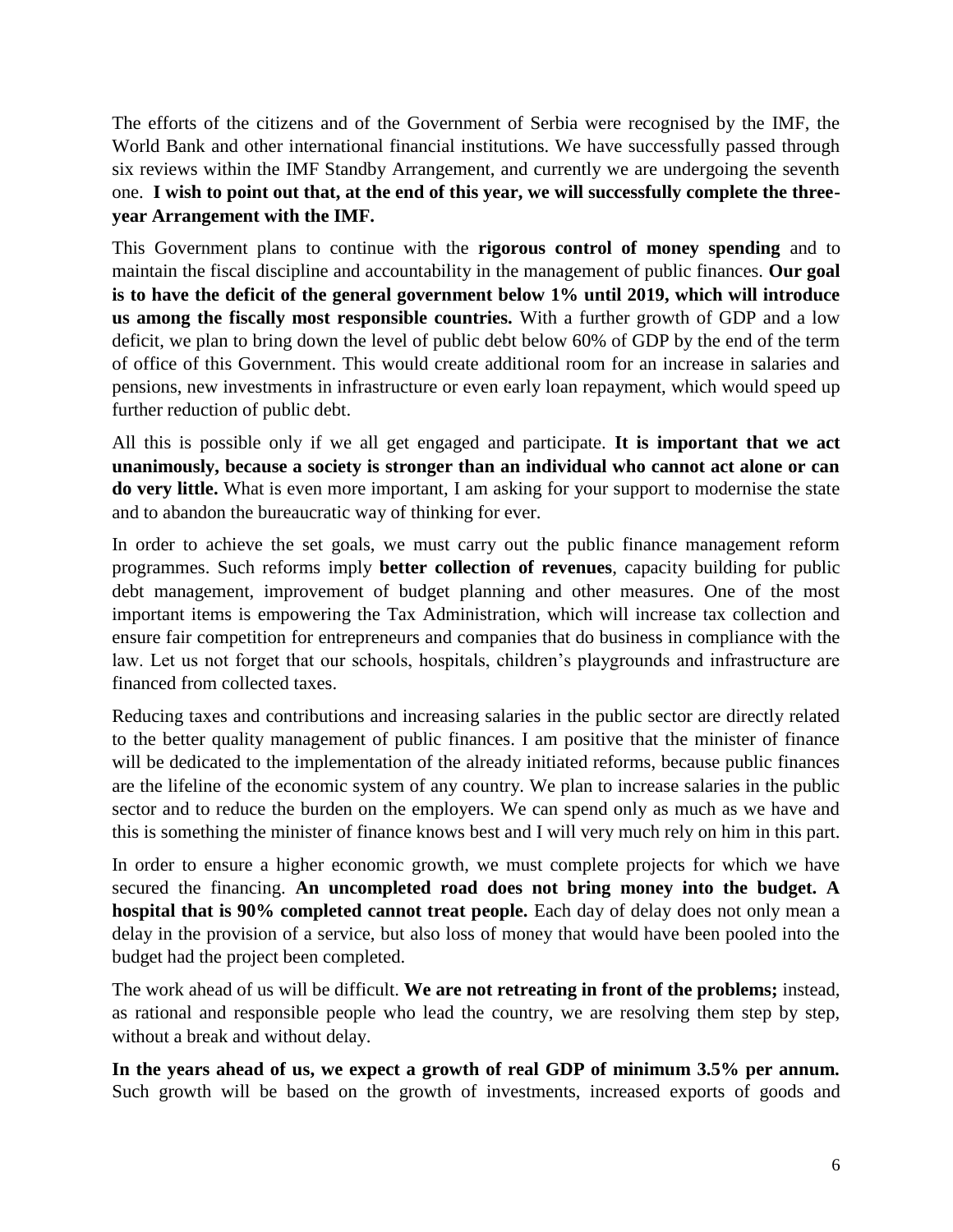services, particularly of goods and services with a high added value, as well as reduced share of public expenditures and the deficit in the current transactions in the GDP. For the sustainable economic stability and economic growth in the years ahead of us, the key issue involves the continuation of the economy's restructuring, particularly of the public sector, further improvement of the business environment, as well as maintenance of the political stability and further accession to the EU. Digitalisation of our economy is the key leverage that will accelerate the economic growth and push the development of the entire society. **For an accountable government, it is not a matter of choice, but of necessity, and we will start with it immediately.**

**Here I must underline the huge export potential of our IT industry. It is one of the biggest sectors in Serbia, and one of those that have the fastest growth, specifically over 10% annually while, within it, the industries of software and services have the growth of over 20% each year!**

**Today, the net exports of the IT sector amount to over EUR 400 million per annum, and the goal of the Government is to increase export to as much as EUR 1.5 billion per annum within five years.** The employees in the IT sector are 6 times more profitable on the average than the employees in the rest of the business sector, having half of the required resources!

Due to all of the above stated, **human resources potentials in the IT have not only been fully utilised, but we are facing a lack of qualified staff, which slows down our further growth.**  Assessments show that Serbia is lacking almost 15,000 IT experts, with the trend of increase in that number. Because of that, one of my priorities is to enable the increase of their number in Serbia, which will contribute to the development of economy and enable Serbia to keep up with the pace of the fourth industrial revolution. The key precondition for this is proper quality and efficient education.

**The comprehensive reform I am talking about should be based on the concept of lifelong learning in all the forms and at all the levels of education, increased availability of education, modernisation of curricula, as well as on the creation of the education system according to the needs of society and the business sector.**

**Education should stimulate innovations, critical thinking, entrepreneurship and provide to the young the necessary skills in order to be globally competitive, which is the key driver of development.**

We will introduce models of conceptual learning, we will stimulate children to acquire functional, applicable knowledge, instead of learning dull information by heart which they do not know how to apply and which is not applicable. **Let us stimulate them to think.**

It is important to restore **confidence of the public in the education system**.

Two very important elements of raising the quality of education and adjusting to the modern era are **dual and entrepreneurial education**.

Although I can understand fears that we could hear related to dual education, **this is the right moment to make it clear that dual education does not create cheap workforce. It is a better**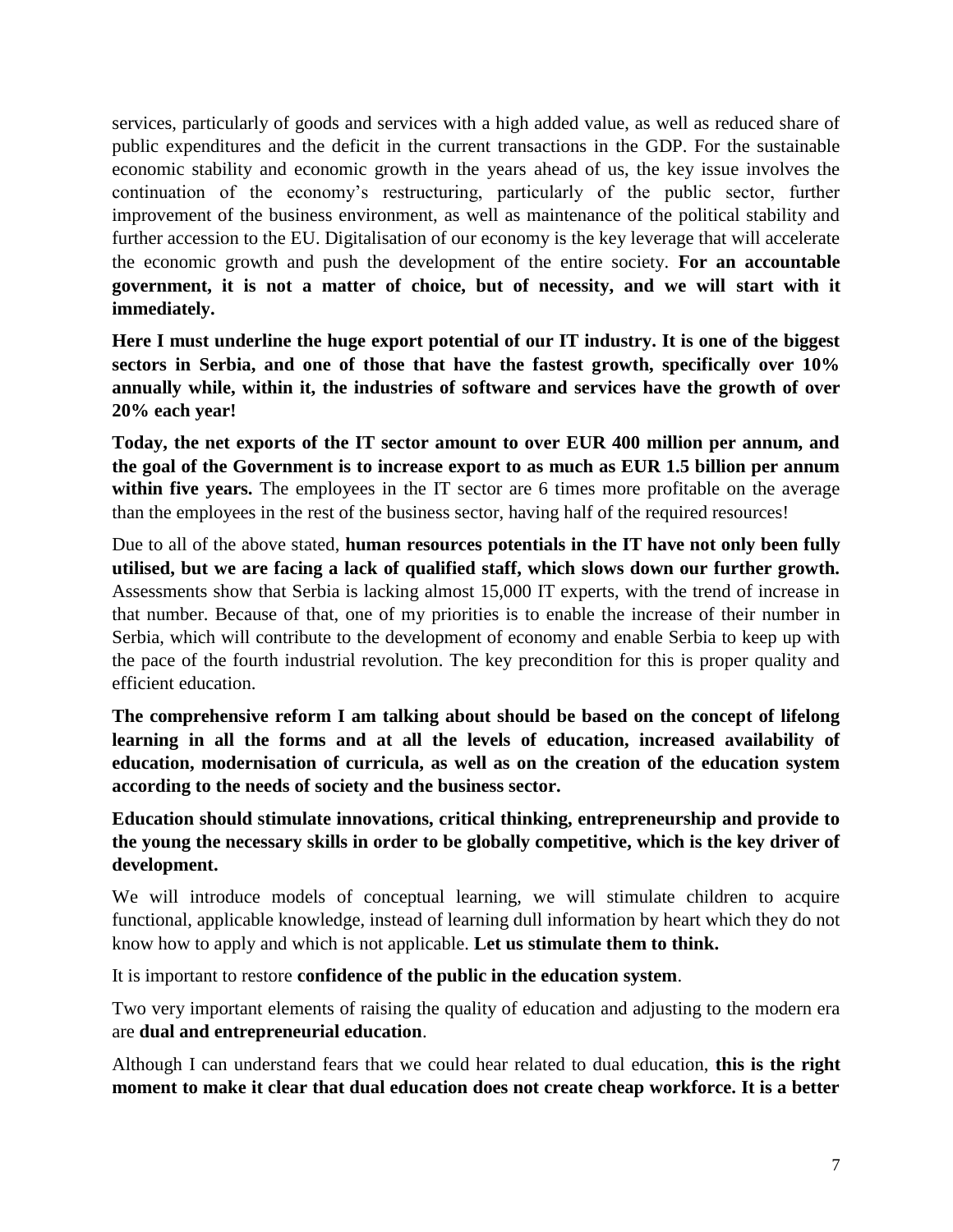**interconnection between the business sector and education at all levels and it introduces hands-on training in theoretical education.** In such a way we are preparing students already during their formal education to work in the business sector.

Cooperation of faculties with companies would enable students to implement project ideas and their later employment in companies implementing them.

Entrepreneurship is a development element, particularly in societies with small populations such as ours. **It is more than a subject of instruction; entrepreneurship is the position, manner, and attitude towards life.** Our strategic development must be based on human capital and on the development of entrepreneurial competences in order to include as many people as possible. **I am pointing out that the entrepreneurial competence has been recognised as one of eight skills necessary for life and work in a society of knowledge**, characteristic for the 21<sup>st</sup> century. **Thus we will have a generation of people ready to assume responsibility and to create their own jobs.**

Introduction of Information Technologies and Programming as the compulsory subject as of the fifth primary school grade was one of the priorities of the previous Government and the Ministry of Education and we did succeed in that. Instructions will be given according to modern curricula, which will require the students to learn the fundamentals of programming and algorithmic, analytical thinking that will train them for any vocation they select to engage in in the future. **By building IT programmes and capacities in schools we train generations in Serbia for the time in which we live and we are preparing them for the future.** For the purpose of attracting children to learn programming, robotics and automation, in over 340 schools, robots have been provided for learning and we will proceed with this project.

Another equally important precondition is to have digitally competent teachers who use information technologies without fear and resistance in teaching, administration and professional development. The Ministry of Education has adopted the "Framework of digital competences of teachers" and, the training of principals, teachers and staff associates will start at three level of digital maturity as of September.

We are going to proceed with the retraining programme for IT which will enable that at least 1,000 citizens of Serbia are annually retained through intensive courses up to the level of junior programmers and start a new career in the IT industry. In line with the growth of the IT industry, we expect to extend the capacities of our programmes in the forthcoming years.

We are also going to ensure education for our elderly fellow citizens and the use of computers in the homes for the elderly. The key thing is that new knowledge becomes accessible to all and we will encourage young people to train the elderly on the use of the internet, whereby we will include them in the community.

The number of employees has been increased and additional space has been provided for the technical faculties, which are among the key factors in the digitalisation of society and catching up with the pace of the  $4<sup>th</sup>$  industrial revolution. Enrolment quotas for the next enrolment date in autumn this year will be increased by over 20% with respect to the previous year.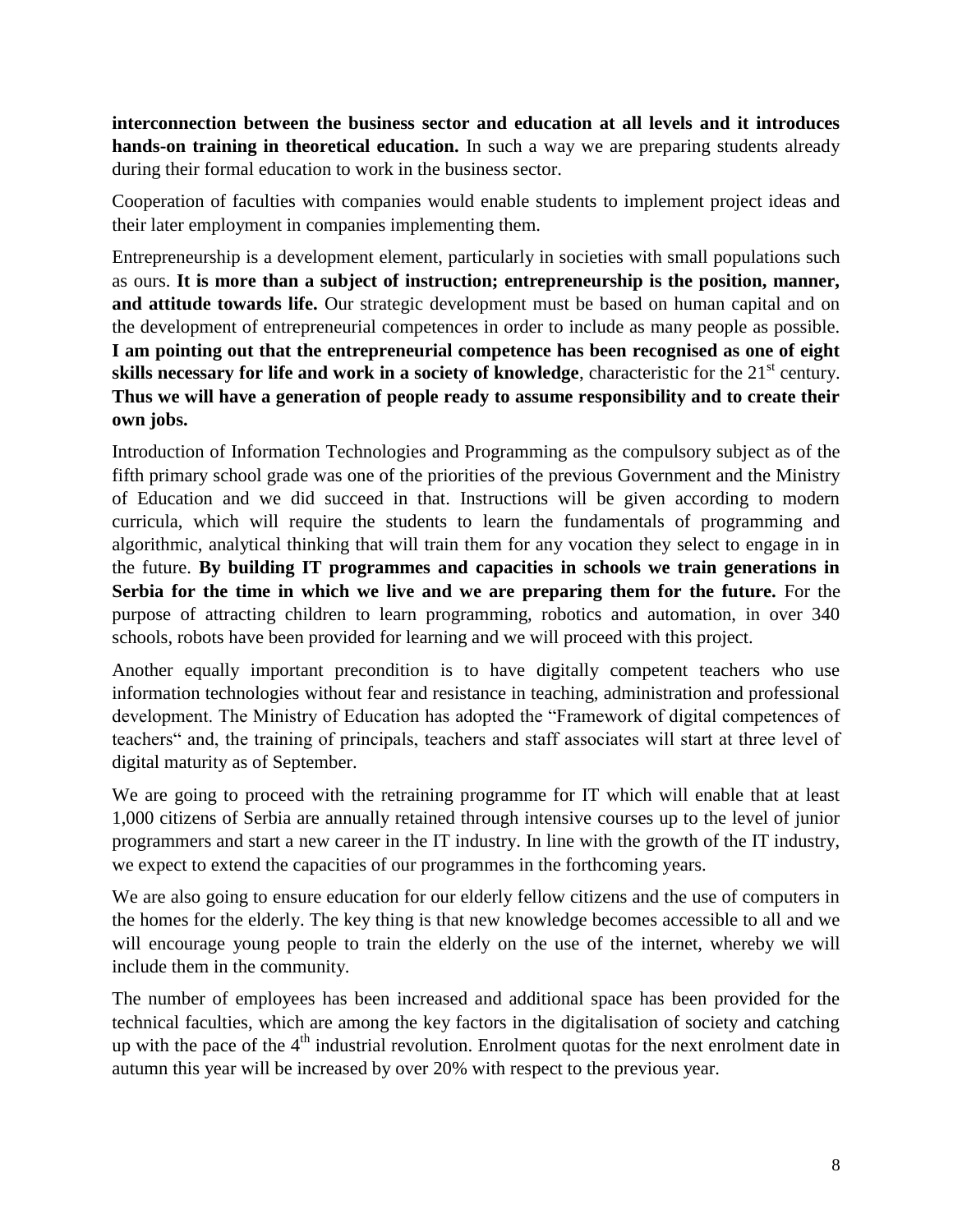**In order to make higher education even more efficient, the key issue is also to enable the method of financing of faculties under the performance based model, and not on the basis of the number of enrolled students.** Opening the possibility for the experts from the business sector to be guest lecturers at faculties will enable an even better connection with the business sector and the acquisition of practical knowledge.

## **The previous Government launched capital investment projects focused on the improvement of infrastructure in the higher education. The future Government will follow this path.**

Raising the competitiveness of science, research and innovations for the purpose of economic development is one of the priority goals of the Government.

It is also very important to include educational institutions in the programmes and projects of the European Union and to improve cooperation with foreign educational institutions. We must learn on the examples of the Faculty of Organisational Sciences in Belgrade and the Faculty of Technical Sciences in Novi Sad, as well as on the examples of the BioSens Institute in Novi Sad and the Institute of Physics in Belgrade, which have managed to secure major funds from international funds and to achieve internationally recognised results and thus position Serbia as a country that stimulates development of innovative industry.

The state is also intensively working on the creation of infrastructure for linking science and businesses, development of new technologies and modern doing business. We give significant support to the Scientific and Technological Park in Belgrade (Zvezdara) and we are also building scientific and technological parks in Novi Sad and Niš.

Serbia still lacks experienced human resources having modern knowledge, who are the key for our companies to be globally competitive and we have to look for them abroad. One great chance is to attract our citizens, many of whom are living abroad, and there we can do a lot as a society. Another possibility is to create an environment that will be desirable for scientists and engineers from all over the world to come to Serbia and develop new technologies from here.

In addition to quality education, particularly important for the economic growth that we are planning is the environment in which our companies are doing business.

**It is necessary to modernise a whole set of laws in order to open up new potentials in the business sector, eliminate administrative barriers and increase efficiency**. In these terms, **we must simplify cross-border business operation, with free flow of people, data, goods and money between Serbia and the rest of the world**.

**The legal framework must not be an obstacle to innovations!** It is also necessary to identify new methods of organisation of companies, new business models of sharing economy (shareconomy), business changes that are brought by new technologies, such as distributed database, i.e., *blockchain* as well as new methods of work of increasing number of people in Serbia and worldwide.

**The vision of this Government is the development of entrepreneurship based on knowledge and innovativeness.** According to the report of the World Economic Forum, the Republic of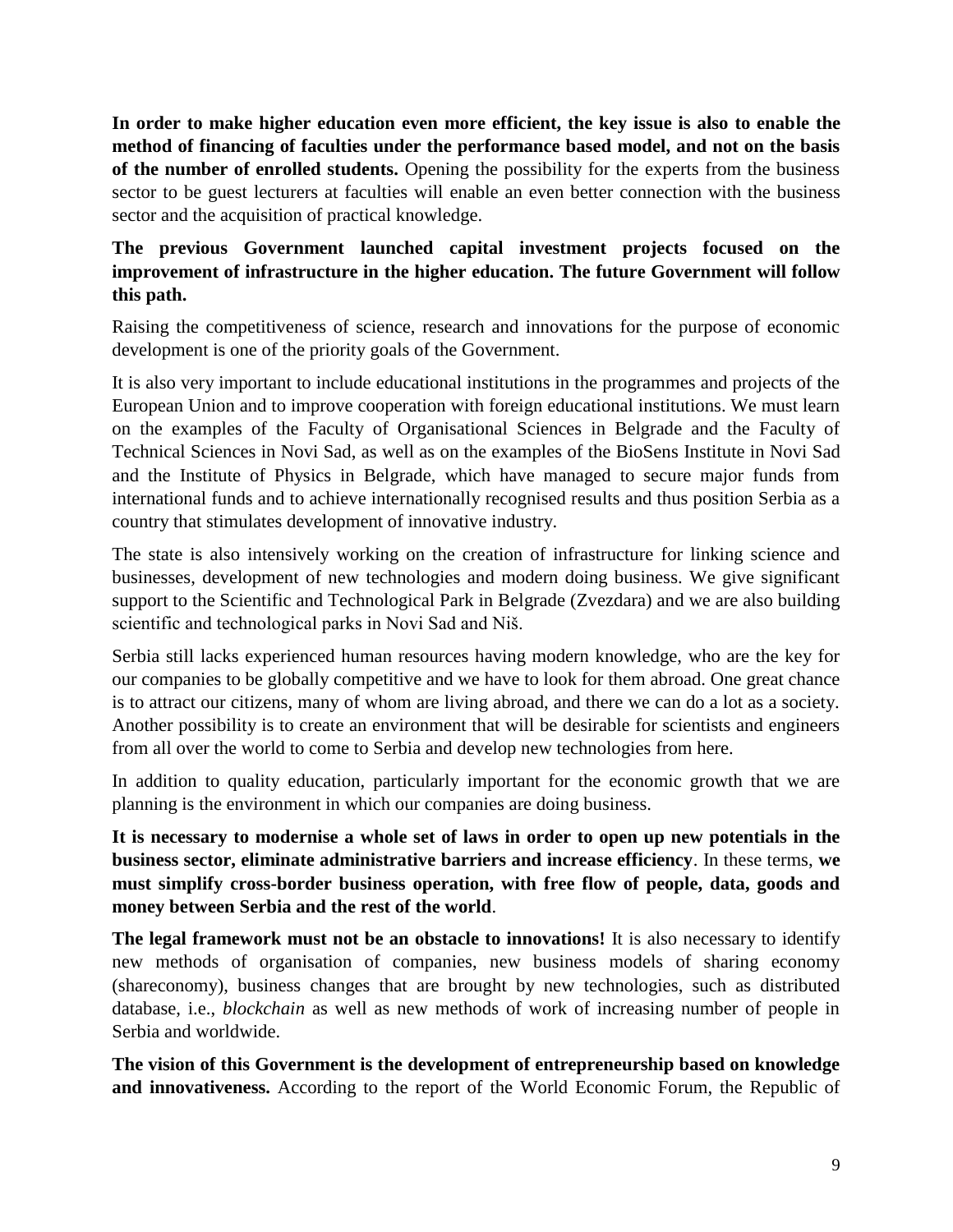Serbia is taking the  $119<sup>th</sup>$  out of 138 places by the degree of sophistication of the production process. So, **we must do a lot in order to advance and start producing and exporting products of higher level of processing with a higher market value**.

A great potential for rapid development of the Serbian economy is also in the digitalisation of the traditional branches of economy. For example, one of the largest areas for implementation of new technologies is agriculture, where technologies, such a pilotless vehicles, sensors, bulk data analysis, automation of processes and so on, make the production of food healthier, more efficient, cheaper, and more secure. The technology also brings major progress in medicine, civil engineering, energy and other areas of great importance for everyday life of citizens. The technology is in the  $21^{st}$  century more accessible than before and we as society must go toward the changes that will bring us closer to more developed economies.

The lack of a legal framework for investing capital and investments at an early stage is the main obstacle for numerous newly created companies in Serbia. The state can help through enabling business operation of modern sources of financing, such as entrepreneurial capital funds, micro financing and crowd funding. It is also necessary to motivate successful business people in Serbia to invest in innovative companies. In such a way domestic capital will be more efficiently increased and innovative entrepreneurs will have more sources of financing available.

It is also necessary to improve dissemination of information to entrepreneurs concerning the available sources of financing, such as the COSME, the Horizon 2020, and the Western Balkans Enterprise Development & Innovation Facility (WB EDIF). We will endeavour to allocate even larger funds for the Innovation Fund in order to actually increase the support to innovative companies, modelled after Israel, which has in such a way become one of the most advanced countries in the world.

Particularly important is also the quality of the local suppliers of foreign companies that do business in Serbia. Our goal is that every foreign investor should hire local companies as contractors and subcontractors and the Government will work on the empowerment of local companies to meet the requirements and standards of foreign investors. The Government will also support women's entrepreneurship, entrepreneurship of young people and social entrepreneurship.

Serbia currently has a few companies that are global leaders and we wish by promoting them to stimulate others to follow their footsteps. For example, one of our IT companies has been officially declared one of 50 smartest international companies. Such companies and young people working in them have through personal example demonstrated that success is possible. Successful entrepreneurs must finally get social recognition and support that they have in the most developed countries. **To be successful is not an easily accessible goal and that is a reason more to encourage successful entrepreneurs to empower and increase their business systems.**

We will resolutely proceed with the processes of **restructuring and rationalisation of public companies** through optimisation of the number of employees, solving the issues of accumulated debts and uncollected receivables from earlier years. Subsidies to public companies have been reduced, and the Government has strictly limited, in order to strengthen the financial discipline,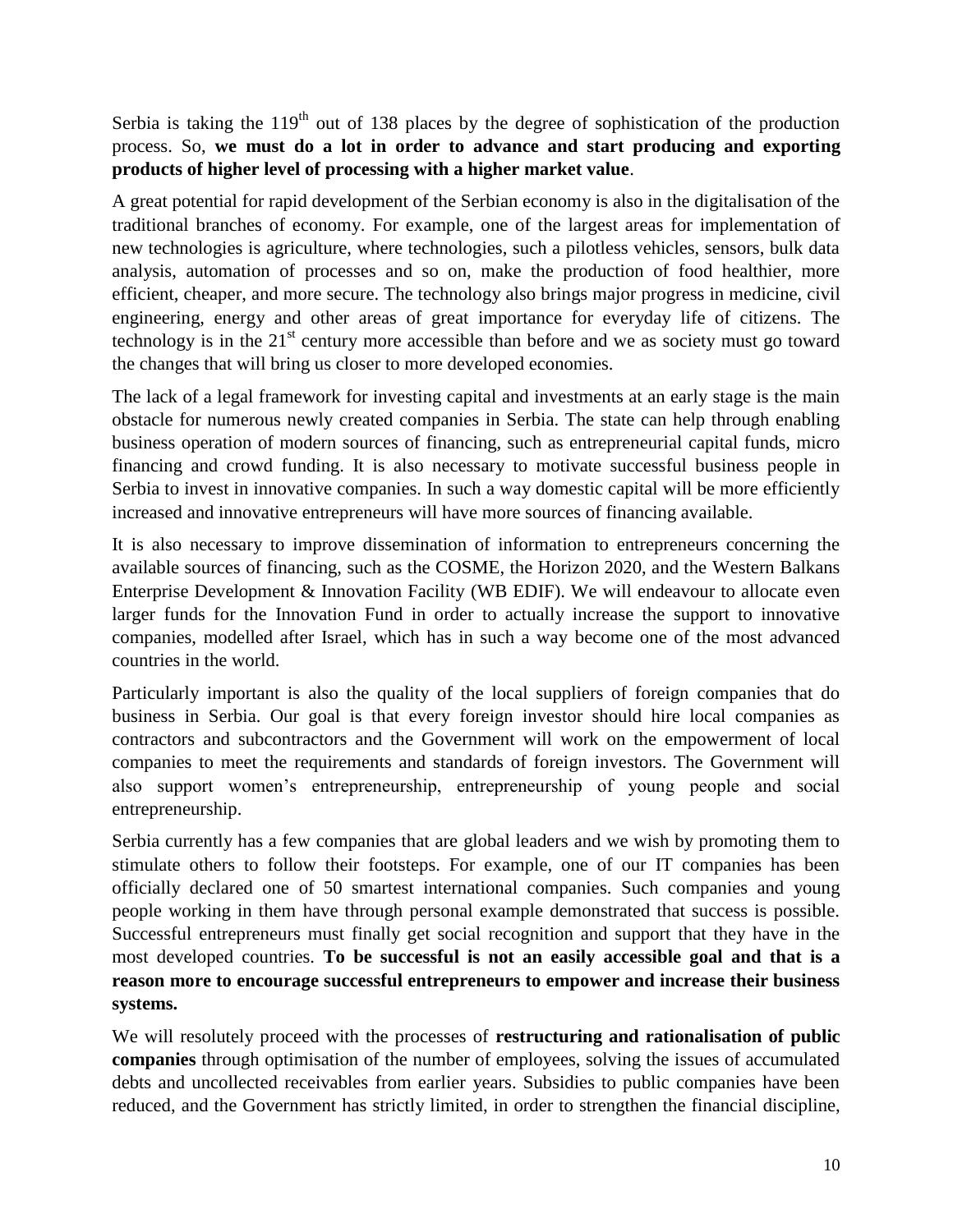the issuance of new guarantees and loans that had been used in the previous years to secure current liquidity.

Out of 17 strategically important **state-owned** companies, the status of 10 of them has already been resolved, while the status of the remaining 7 is currently being resolved. This will have a positive impact on public finances because the budgetary support to companies with major losses will be smaller.

A great progress has already been made in the area of **road infrastructure**. We are completing the construction of Corridor 10 worth over EUR 1 billion and we will complete the remaining sections in the first half of the next year. By the end of this year, we will also have over 102 km of the motorway on the Obrenovac to Preljina route.

We will endeavour to make use to the maximum of the EU grants for the financing of infrastructure projects, particularly those that contribute to regional integration. The Government will intensively work on the strengthening of regional cooperation also through connection of the infrastructure network with the countries in the region.

So far we have rehabilitated almost 200 km of roads across Serbia, and the big undertaking is yet ahead of us: we must rehabilitate an additional 900 km of roads within the next few years and the project documents for all 900 km is either in the preparation phase or in the procurement procedure.

By the end of this year, maintenance of 3,000 km of roads will commence on the economically most efficient way, and our plan includes the entire national network – all the 16,000 km of roads, to be transferred to this type of maintenance. This is a major step forward as compared to the so far practice.

Interconnectedness of Serbia with the rest of the world also relies on the current improvement and **expansion of capacities of our railway network**, and we have opened the market for the use of the railway infrastructure for local and foreign forwarders, which is very important for regional interconnection and economic exchange. During this year, modernisation of the Belgrade-Budapest railroad will commence.

Serbia has laid the foundations in order to become a **regional leader in the area of air traffic**. The total revenues of the air transport sector has been increased by around 70% with respect to the previous years, and over 30 agreements on air traffic have been signed and ratified, the most important of which are those with the USA, Canada, the People's Republic of China and South Korea.

In order to ensure further growth of turnover and new job creation at Nikola Tesla Airport and to increase competitiveness in air transport, we are going to enter into a concession arrangement, under which the budget of the Republic of Serbia will directly receive several hundreds millions of euros. This transaction is expected to be signed already in March 2018.

We have a great potential in the agriculture sector, which we must capitalise by improving productivity, **using modern technologies more intensively and focusing on export of**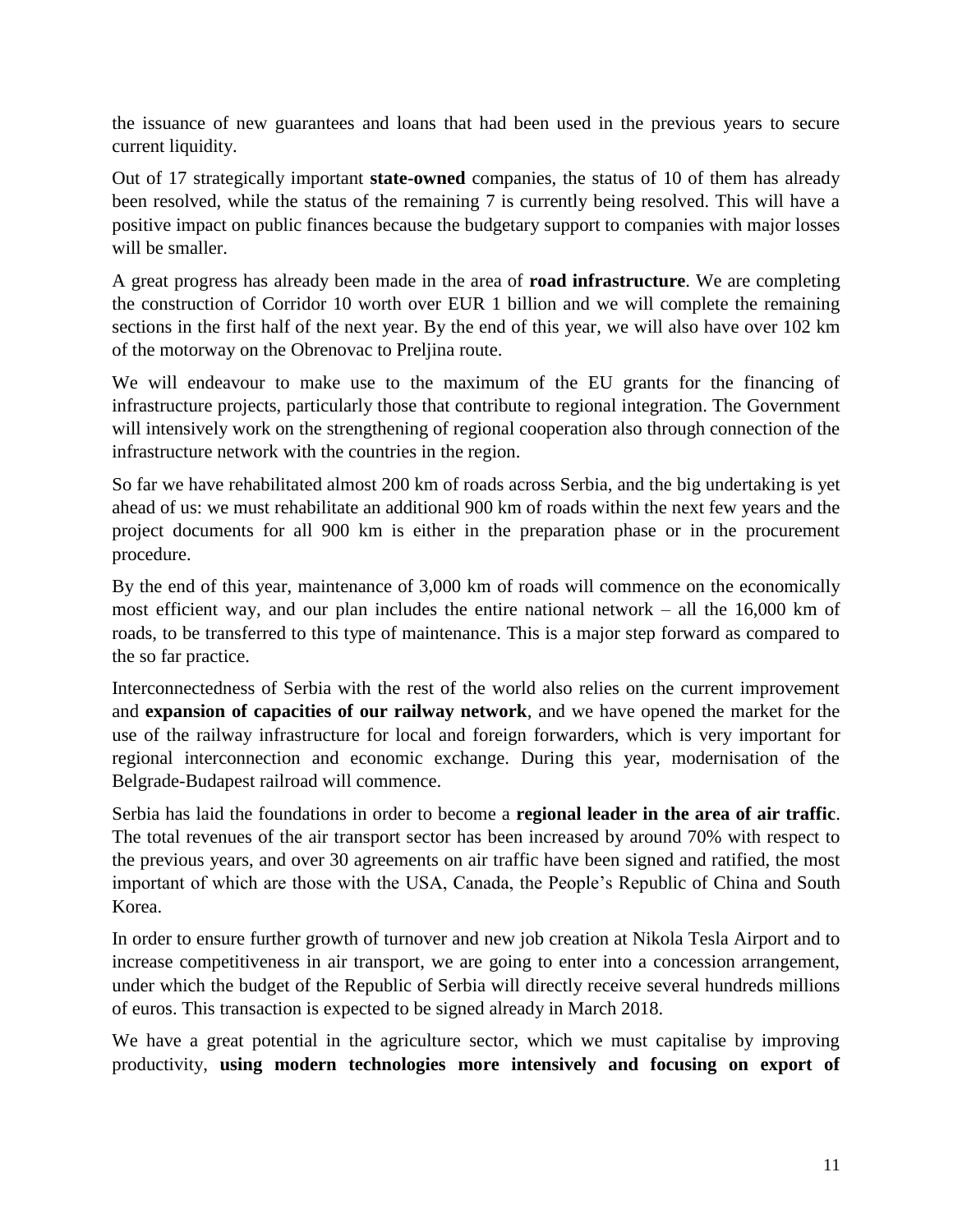**products of a higher degree of processing**, instead of export of raw materials that are the cheapest.

We will invest in the capital systems for irrigation: 14 systems, of which 11 in Vojvodina and 3 in central Serbia. We will also continue to invest in dams with reservoirs and in the reconstruction of water management facilities.

**We will also amend the Law on Agricultural Land and thereby prevent full liberalisation of sale of agricultural land to foreigners.** All these amendments will be in line with comparative solutions in the countries that have joined the EU over the past twenty years.

By the end of the year we will finalise accreditation for the use of the pre-accession EU funds for rural development – IPARD. We will prepare institutions and agricultural estates for Serbia's accession to the EU.

**Mining** as the branch of economy generates highly-skilled, well-paid jobs, where salaries are considerably higher than the average in the country. Mining contributes to the national, regional and local development and increases tax revenues.

Significant capital investments that follow the opening of mines could particularly help the undeveloped regions of Serbia where major mineral reserves have been registered, and thus strengthen regional development. For example, Jadar has been ranked as one of the largest deposits of lithium in the world, which can satisfy the majority of international requirements for this ore. Mining will, therefore, certainly be a segment of a major focus for the Government of Serbia.

**Improvement of the energy sector** is important because this higher stability is ensured, as well as security and better position of Serbia under complex geo-political circumstances. In order to respond to the local and international challenges of the energy sector, we must improve it in the manner that will improve the life of our citizens and the performance of economy.

I wish to point out that we are still one of the cheapest electricity markets in Europe. We will endeavour to consolidate some of our state-owned companies in the sector of energy and mining and to increase revenues from our existing energy infrastructure.

Energy from renewable sources is very important in order to ensure energy security and we will work to increase the share of renewable sources in the country's energy system.

We will continue with the construction of the Trans-Balkans Corridor project, which will increase the security in supply in Serbia and contribute to its long-term energy security.

The areas in which there are huge potentials, which have been undeservedly least discussed, include **tourism, creative industries and culture.** Owing to our particularly talented and creative people, uniquely versatile culture, gorgeous landscapes and historical heritage, these activities provide great potentials both for economic development, increase of foreign currency inflow and employment, as well as for promotion of Serbia across the world.

The goal of the Government of the Republic of Serbia is to increase the number of tourists from 2.7 million in 2016 to 3.7 million arrivals in 2020, with the projected foreign currency inflow from tourism of USD 2.5 billion.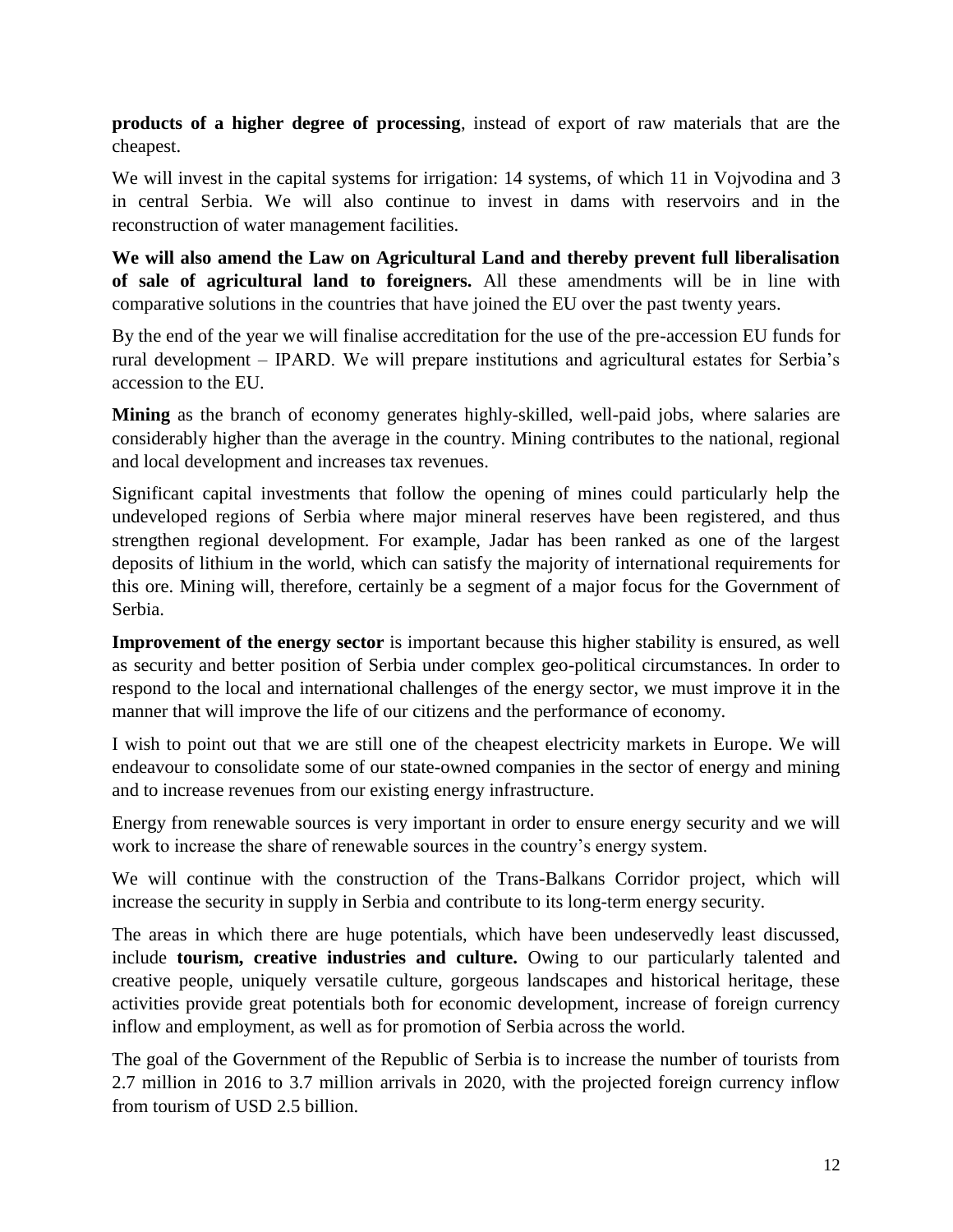I would particularly point out **the importance of the congress tourism**. Serbia, on the international list of congress destinations, jumped 25 places in the past 10 years and is now taking the  $48<sup>th</sup>$  place. The focus of this Government will be to bring the gatherings of international organisations to Serbia, not only to Belgrade but also to other congress centres, such as Novi Sad, Subotica, Aranđelovac, Vrdnik, Kopaonik and Niš.

For the promotion of our country as a **tourist destination**, great contribution is given by the industry of film and TV production. Films, series and advertisements coming from the United States, Europe, and even India, enable that our landscapes are seen by dozens of millions of people across the world. We will support the programme of incentives that has yielded excellent results, we will work on the provision of training of our film workers because we will need more professionals, and we will look for investors for additional film studios.

Incentives are also intended for local film and TV productions. In line with the time in which we live, we will also support the development of new media, such as virtual reality, visual effects and digital entertainment, for which there are already excellent capacities in our country and the space for even greater development.

The two biggest and most important museums have been closed for more than 10 years. They are the **National Museum** and the **Museum of Contemporary Arts**. Together with my team I will do my best to have, by the end of the term of office of this Government, the two invaluable capital projects, finally completed.

All the institutions of culture and institutions of national importance should have mandatory special programmes for youth and children. Thus we are going to foster generations that will be creative, broadly educated, have a developed critical thought and be the necessary broad audience for all the forms of artistic and creative endeavours.

**A modern, efficient, cheap public administration** is the precondition to carry out all the goals I have specified. With the modernisation of the public administration, the state is becoming the true service to the citizens and the business sector. The state must be aware that the right "power" is in the hands of the citizens who pay taxes and thereby ensure salaries for civil servants.

#### **The digitalisation of the public administration and provision of electronic services that the citizens will use in a simple and prompt manner remains one of my priorities.**

E-governance increases efficiency, reduces bureaucratic procedures and eliminates corruption.

By the digitalisation procedure we have enabled that 6.7 million documents per year, which had been issued in the paper form, become electronically and easily available to the employees who will complete procedures for citizens and the business sector in a simpler way. We will economise over 6 million hours to our citizens who will no longer have to wait in queues, or around RSD 245 million per year.

The first next step is improvement of official records. The next thing that follows is the improvement of the address register, which means that in Serbia every street will get its name and every house – its number. By establishing the civil register, the data for the formation of a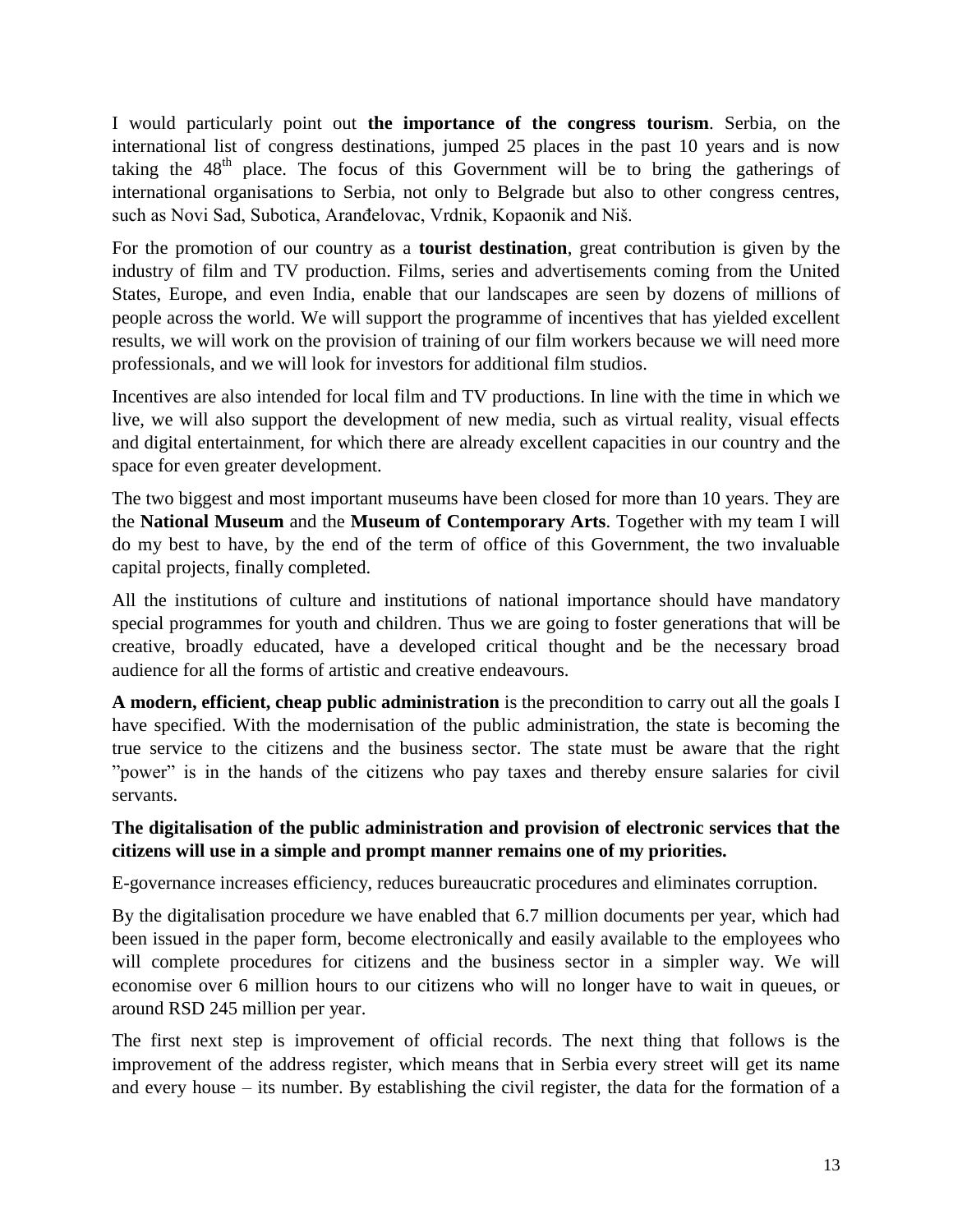single electoral roll will be precise and will be automatically updated, whereby we will significantly improve the electoral process and make it more democratic.

#### **In this way we are introducing order and common sense in the public administration.**

We are faced with the adoption of the Law on Electronic Signature, Electronic Document and Confidential Services, as well as harmonisation of all the other regulations with this law, in order to change the current practice in which over 100 regulations stipulate the necessary use of paper documents. Only on an example of a bank, it has been established that, annually, over 10 million documents are printed out, over 7 million documents are scanned, while bigger companies spend hundreds of millions of euros to archive the documents. We are going to change this and thus promptly and significantly improve the competitiveness of Serbia.

For the full establishing of e-governance, the precondition is the **introduction of electronic payment** to the state. Today, you can pay all the services via a mobile telephone from your bank account, and you must pay taxes and liabilities to the state over the counter, waiting in a queue in a bank or a post office and, after that, you must also go to the counter of the public authority to submit the payment slip. Enabling such payments via electronic or mobile banking is one of the key priorities for the Government of Serbia. In these efforts, the Ministry of Finance and the Treasury Administration will be one of the carriers of the reforms to be implemented.

The Companies Law unequivocally prescribes that **there is no obligation to use seal**, unless its use is prescribed by the law. However, even today there are over 70 different rulebooks and bylaws that have not been harmonised and that still require the use of seals. We will resolve this problem within the shortest possible time and send the seal to history once and for all! We cannot be in the  $21<sup>st</sup>$  century with seals, counters and papers.

**The public availability of data** is one of the main drivers of innovations because open data stimulate economic growth, make the public administration more efficient, enable better quality services to citizens, reduce the room for corruption and increase confidence of citizens in their state. The **European Commission estimates that data opening will create a market worth EUR 40 billion per year.**

In the process of **rationalisation in the public sector** so far only redundant employees have been taken into account while at the same time the key functions and affairs of the state have been preserved. We have forbidden the reduction in the number of medical staff, employees in the social welfare institutions, jobs and capacities that are important for the EU accession as well as employees in inspection services.

Serbia is currently, within the entire Europe, one of the countries with the **smallest number of employees in the public administration** as compared to the number of inhabitants. Today, in Serbia, we have 6.4 employees in the public administration per 100 inhabitants, while the average in the EU is 8.5. Our biggest challenge is to have civil servants who are efficient and focused on citizens. The priority of the Government in the forthcoming period will be to provide more efficient and cheaper services to the citizens.

We will also establish the **National Academy** for Professional Development in the Public Administration next year. The new system of professional development will have its stronghold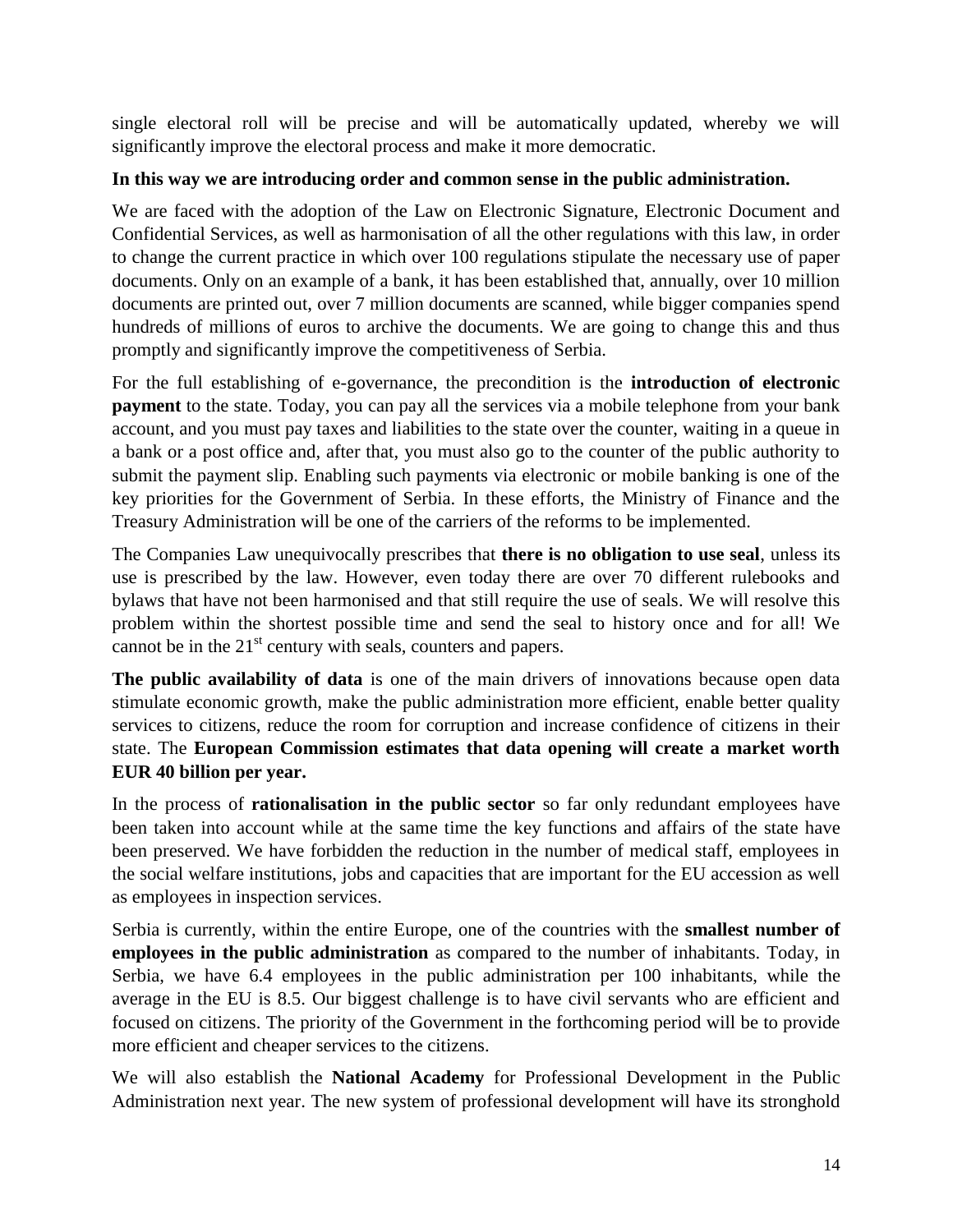in the competences that civil servants will have to posses in order to administer affairs in a modern and efficient way. The biggest change that the Academy will bring will be education of civil servants at the national and local levels, as well as mandatory education of public officials.

We are also proceeding with the **reform of the labour legislation**. Enactment of new laws will enable that around 60,000 of those employed through agencies have the same rights as those employed on other grounds; then legalisation of seasonal work where, only in agriculture, over 300,000 employees will be included in legal economic flows; improvement of the standard of living of the citizens and reduction in unemployment through engagement in activities of public interest and activation of special categories of unemployed persons.

We will also establish a **more flexible salary system.** We will enable the awarding of institutions that responsibly dispose of the funds, as well as of the employees who give maximum contribution to the improvement of the work of the institution. **However, higher responsibility goes hand in hand with greater rights.** The managers will have to dispose of the funds more carefully and more responsibly, while the employees, apart from the opportunity to "create their own destiny", will have to focus on the results and satisfaction of the citizens.

**Our goal is to value education, because the state wishes to attract and, then through the promotion system, to actually retain the talented, diligent and educated staff.**

Particularly important is also the continued decisive fight against organised crime and corruption, particularly the work on the **building of capacities of the police for prevention of possible terrorist attacks, prevention of human smuggling and trafficking, as well as suppression of high-tech crime**.

The fight against organised crime, financial crime and corruption implies **prompt and efficient criminal proceedings**. The previous Government has already undertaken the key legislative measures in this direction and we are going to proceed with such measures. Preparations for their implementation are under way, and **the entire reform shall start on 1 March 2018.** 

We also plan to introduce **specialisations of misdemeanour courts in the areas of customs, budgetary misdemeanour offences and misdemeanour offences based on the misdemeanour reports of independent bodies. Also planned is** the work on further improvement of the criminal procedural legislation aimed at the **strengthening of procedural powers of public prosecutor's offices in investigations and other phases of criminal proceedings**.

**In the forthcoming period, we will also improve the work of the Prosecutor's Office for Organised Crime,** by improving the quality and speed in exchange of data between the government authorities.

For the purpose of suppressing corruption, **the capacities will be strengthened for conducting investigations in criminal offences with elements of corruption.**

The newly adopted **Law on Police introduced a different concept of work of the Ministry of the Interior, i.e., the work of the police in the community and partnership with citizens, which we will continue to develop in the forthcoming period**.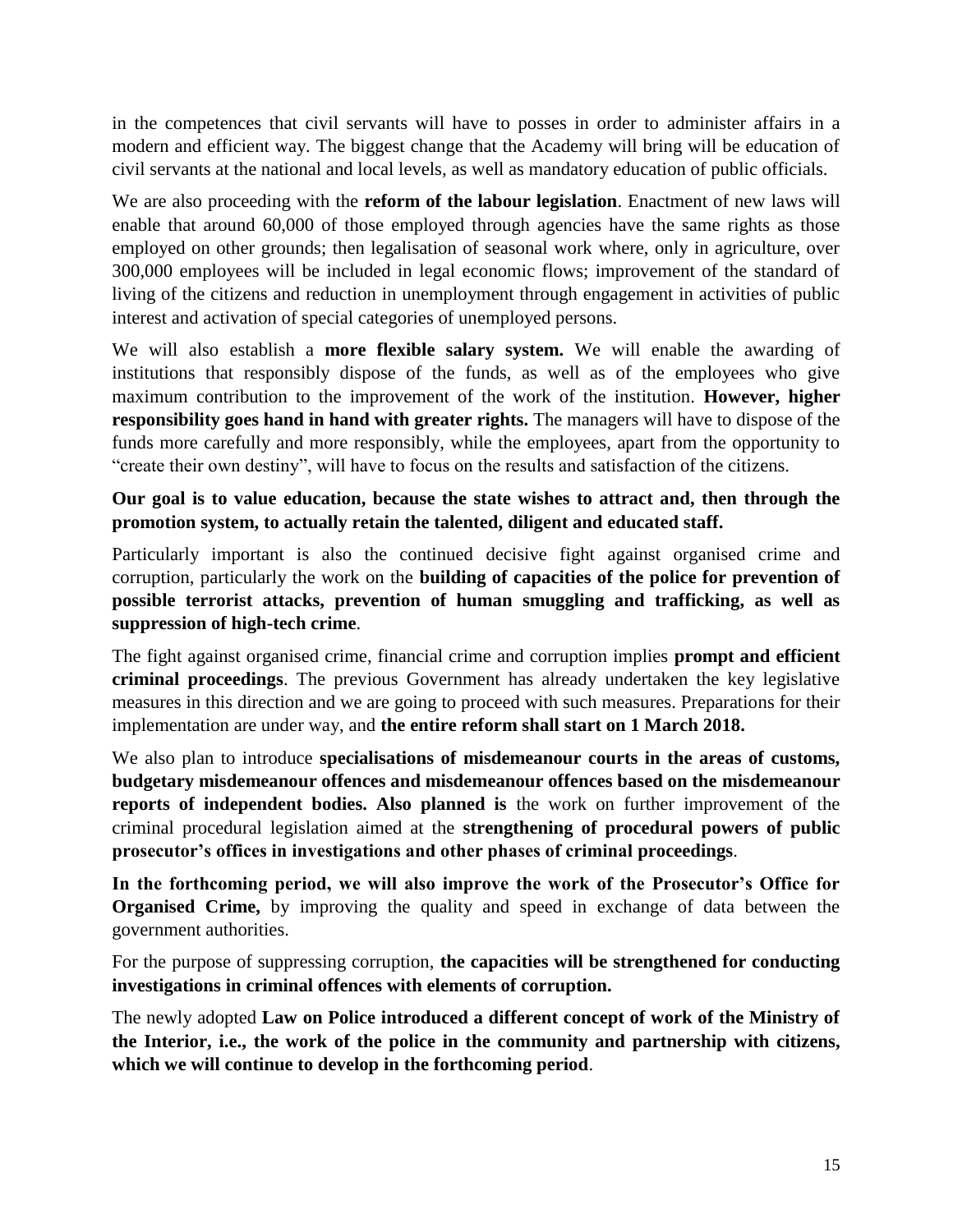**The strategic goals in the judiciary reform include the unburdening of courts, speeding up proceedings and provision of information to the citizens about different options for dispute settlement**. In 2016, the number of old enforcement cases in courts was reduced by almost 900,000 as compared to the previous year, and we will continue with such trend.

We will continue to **further improve the judicial infrastructure**, through the construction of the Palace of Justice in Kragujevac and reconstruction of the Palace of Justice in Belgrade. Increased legal security will without any doubt have a positive impact on the ranking of Serbia on the World Bank's Doing Business List.

**When we are talking about the national security, I want to say that real national security cannot be achieved exclusively by strong military forces; it also requires strong diplomacy, intensive intelligence work, strong economy, fiscal discipline, and the efficient Government, which will above all call for the necessary support from the President and his rich experience in the area of foreign and defence policies**.

**We will also remain committed to the implementation of the measures undertaken in the strengthening of the defence industry of Serbia**, as well as in participation in multinational operations under the mandate of the United Nations and the European Union. The Republic of Serbia remains dedicated to its engagement in the Partnership for Peace Programme.

One of our priorities will also be **the work with international institutions and a more comprehensive approach in disaster management, starting from the capacities for recovery and climate risk management**.

The Government of Serbia will continue to be deeply dedicated to the issue of minority rights. **I wish to clearly empathize before the Assembly and before all the citizens that I am very proud of how much we have achieved in legislative, strategic and institutional terms related to the protection of the rights of national minorities**. **There are over 20 ethnic or national groups living in Serbia, more than anywhere else in Europe.** Children are educated in 15 different languages, and as many as 11 languages are in official use. I believe that we should all together be proud of the differences and the tolerance that constitute parts of our society. That is one of the reasons that any society should be proud of.

Although the focus of the future Government is on the economic development and availability and modernisation of services, we must stimulate **solidarity** with those who live under difficult living conditions, who are excluded, poor and to whom welfare services are not always available. **In the area of social welfare**, we will place the emphasis on the improvement of adequacy, quality and targeting of social welfare.

For the first time in Serbia we are going to introduce the **integrated system of producing social cards** through networking of a great number of different institutions. Introduction of social cards will prevent abuses and ensure more just distribution of social welfare.

We have started addressing the **issue of allowances for young mothers** who are private entrepreneurs, and we will continue doing so. Therefore, all young mothers will receive maternity leave allowances on the ground of paid-in contributions.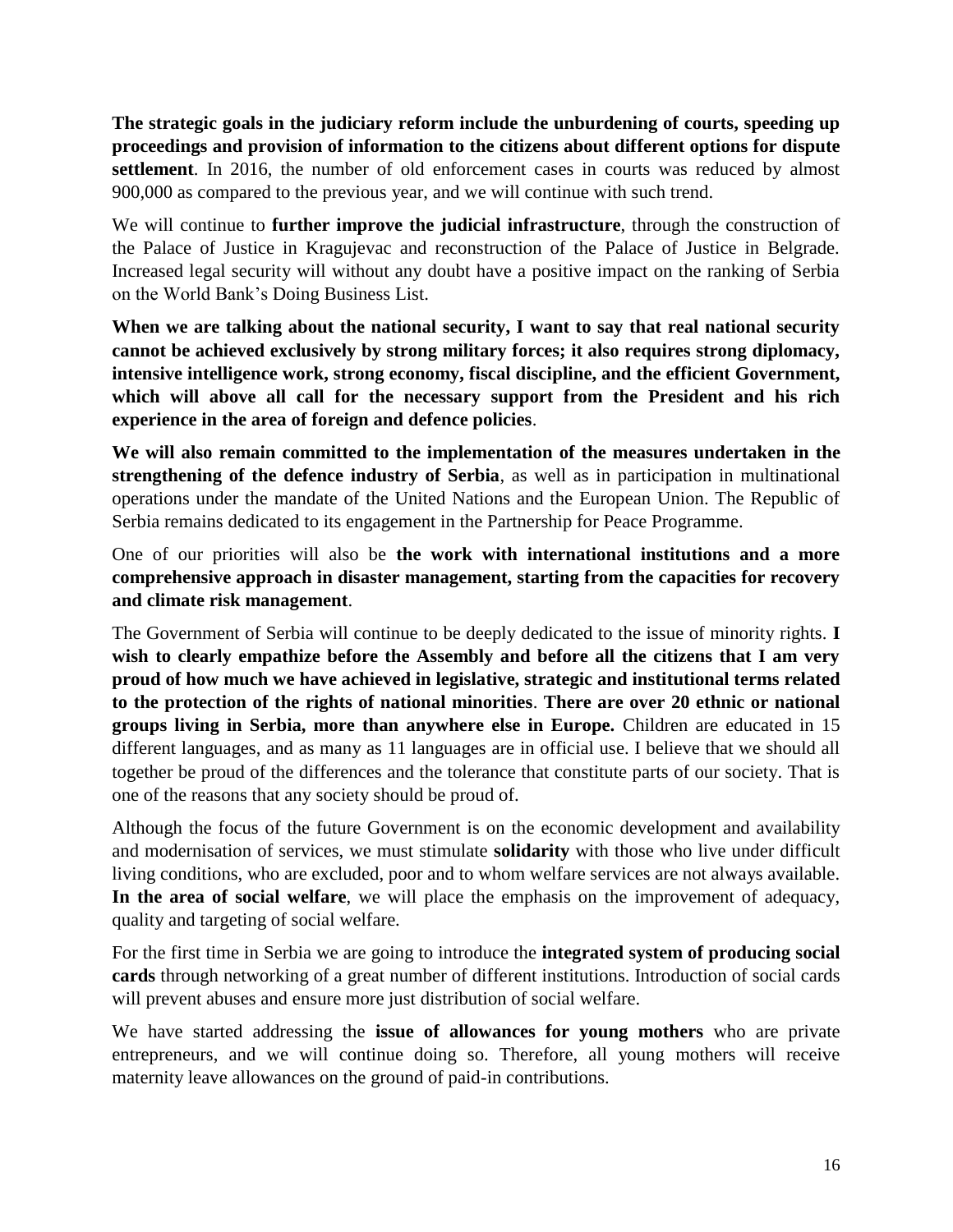The priorities for **improvement of the status of persons with disabilities** include employment, creation of new training programmes, education, improvement of accessibility to the facilities of public use, access to services and social protection.

We will work on the **provision of better services to mothers** who should exercise the right to maternity leave for the purpose of special care for a child. We also have the measures ready for **higher rates of leaves by fathers on the ground of child birth and care**, modelled after Scandinavian countries. Building upon that is also the policy of incentives for the **care for birth rate increase** and this Government will continue to apply special population policy measures.

### **Serbia has become the first country outside the EU that has introduced the Gender Equality Index.**

Over the past three years, we have managed to stop the downturn of the health care sector. We will continue with the reform of the healthcare system of Serbia by further implementation of the **Integrated Healthcare Information System** and thereby significantly improve the work of pharmacists and doctors and facilitate the administering of therapies, first of all with chronic patients.

One of the biggest undertakings is the reconstruction and construction of four clinical centres in Serbia, for which an investment of approximately RSD 25 billion is planned.

**The plan is that the Ministry of Construction, Transport and Infrastructure and the Office for Management of Public Investments start the implementation of the project of reconstruction, contraction and equipping of seven large healthcare institutions**. They are: University Children's Clinic at Tiršova, Clinical and Hospital Centre Dragiša Mišović, Emergency Centre and Clinic for Gynaecology and Obstetrics, all of which are part of the Clinical Centre of Serbia, as well as Institute for Cardiovascular Diseases Dedinje, Clinic for Neurosurgery of the Clinical Centre of Serbia and Zemun Clinical and Hospital Centre, Paediatric Department.

We will complete the works on the Cardiac Surgery Clinic of the Niš Clinical Centre that started to work in November 2014 as one of the most modern clinics in the region.

We will continue the adaptation and rehabilitation of the network of 201 health institutions that we commenced in 2015.

We are continuing with the policy of **employment of young medical workers** and approval of specialisations. We will continue to work on the reduction of waiting lists and their elimination by the end of the term of office of this Government. We will also continue to invest in the equipment and Serbia will be the only state in the world that enables its citizens free of charge interventions on the state-of-the-art equipment, such as Gamma knife and Cyber knife.

Sport always makes us proud and it is one of the areas that continues to yield positive results to us. **We must preserve the attribute of a sporting country**. For the results to continue to add up, it is particularly important to constantly invest in the modernisation of sports and to make them available to all segments of the society.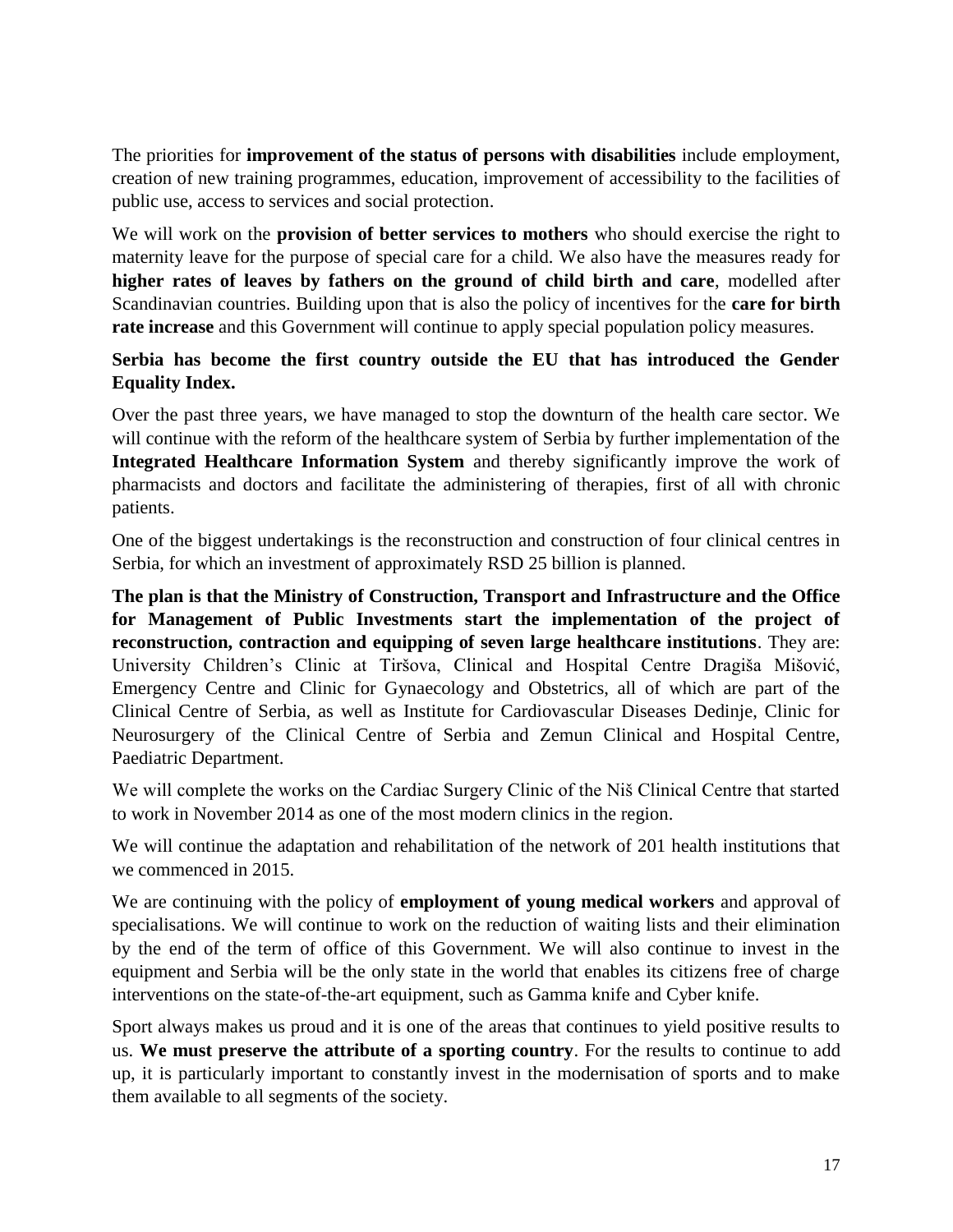With good results in the area of economy and stable economic growth, we will be in a position to invest more in **environmental protection**. Improvement of the quality of air, reduction in harmful emissions, management of wastes and wastewaters are some of the priority areas we are going to deal with and that is one of the reasons why we now have the Ministry of Environmental Protection.

All of the above is actually corroborated by our **strategic orientation towards the European Union**, which constitutes the values we stand for, and they are innovation, creativeness, knowledge and overall modernisation that leads to a higher standard and the quality of life. **By joining the EU, we will become a part of society in which there are more equitable, accessible, richer countries, and that is the place where Serbia should actually be.**

**By the end of 2021,** the European Union is expected to provide **one-off financial assistance** to Serbia amounting to **over EUR 1 billion**. It is of huge importance to successfully utilise those funds. At the local/municipal and regional levels, we will work even more to **increase visibility of the pre-accession funds for the purpose of greater utilisation of those funds for the overall local and regional development**.

After the formation of the new Government, we will work towards the adoption of a great number of regulations harmonising the domestic legislation with *Acquis Communautaire* and provide financial resources and the institutional framework for their implementation.

The same as in the previous period, the focus will be on the **strengthening of the international position** and reputation of the Republic of Serbia, on the **intensification of bilateral dialogue and cooperation with the countries across the world**. Only dialogue ensures stability and the basis for further growth to which we are aspiring instantly and without delay. In those efforts, I expect great support from the President of the Republic, bearing in mind his authorisations, and first of all based on the statesmanship experience and the reputation he enjoys in the world.

We will pursue the policy that means building best relations with the Russian people and its state leadership. Over the past few years we managed to build close and friendly ties with the People's Republic of China and we plan to further strengthen them. We established new relations with India, and we also improved relations with Japan, South Korea, Africa, Australia and South America.

We will continue to build increasingly better relations in all segments, and we will also develop good relations with other nations and states across the world.

We have also negotiated a long road aimed to establish **good neighbourly relations with the former Yugoslav republics** and Serbia plays a key role there. Serbia should continue to be a **loud advocate and a leader of firm alliances in the political, economic and cultural development of the Western Balkan region**.

Today, on the great Serbian holiday, St. Vitus Day, I wish to send the message that we are **continuing with the policy of peace and cooperation in Kosovo and Metohija, aiming to achieve the historical compromise and reconciliation of the Serbian and the Albanian people**. The goal is to preserve the political stability in the territory of the Autonomous Province of Kosovo and Metohija by implementing the established state measures, continuing negotiations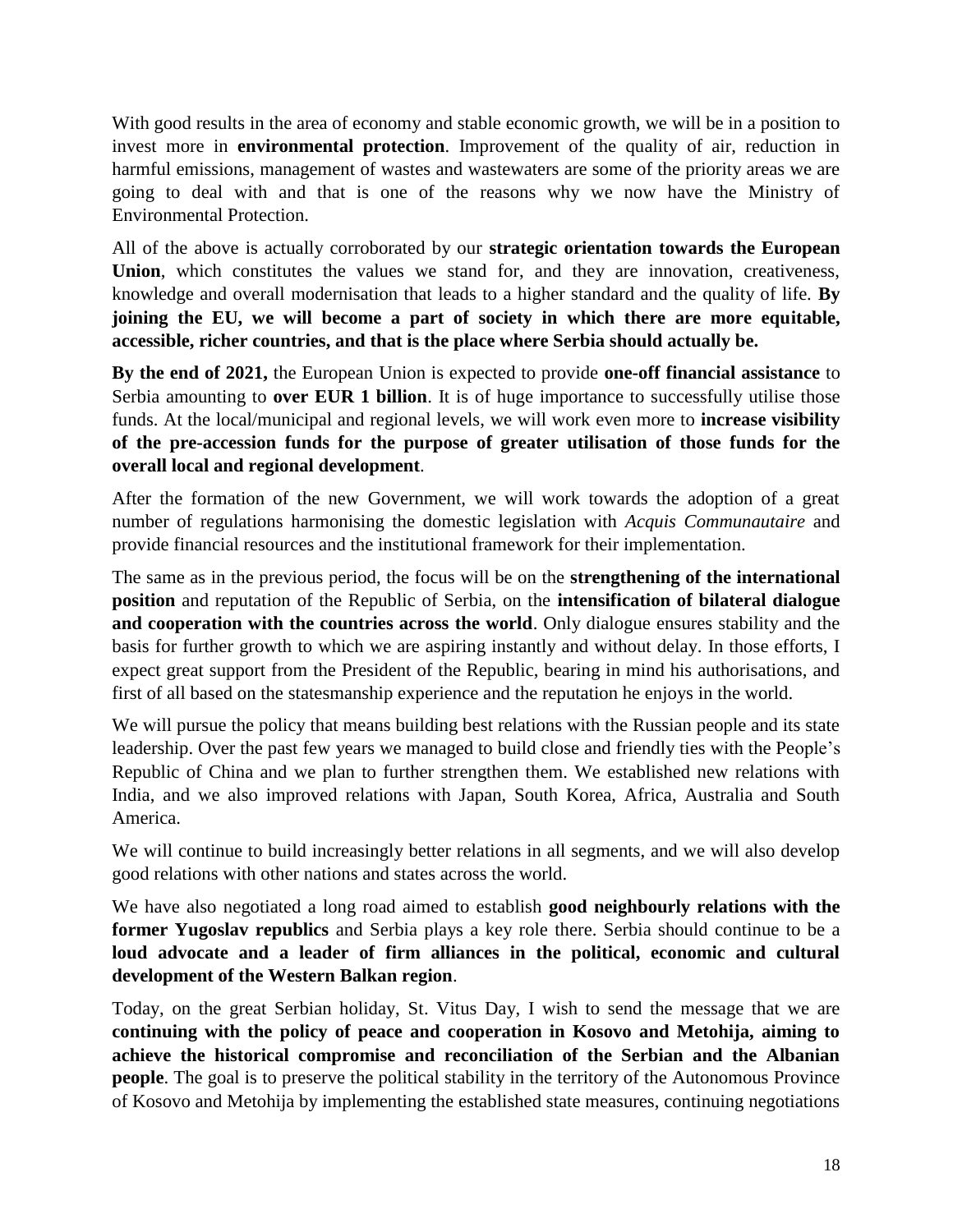with the temporary institutions of self-government in Priština, **improvement of economic development, living conditions and economic empowerment of the Serbian population in Kosovo and Metohija and continuing to support sustainable return**. It is necessary to urgently **establish the Community of Serbian Municipalities**, specifically in the manner as it is stipulated in the First Agreement and the 2015 General Principles.

In this undertaking, I count on the support of the President of the state, as well as of the First Deputy Prime Minister who has long-term political experience. **I trust that results can be achieved only through teamwork and push us all forward.**

**Finally, I wish to tell all citizens of Serbia that real changes do not happen when only the Government works, regardless of how active and capable it is. Real changes take place when every member of this society does his/her bit, when we work together, when we are**  responsible first of all to ourselves, our families, our neighbours and our environment.

What I wish is for us to set up not only a more responsible Government and the public administration, but also a more responsible society that will work for the common benefit.

I wish to present to the citizens and the MPs the makeup of the Government of Serbia that will work on implementation of the programme that I presented:

1. **Ivica Dačić**, First Deputy Prime Minister and Minister of Foreign Affairs,

2. **Nebojša Stefanović, PhD**, Deputy Prime Minister and Minister of the Interior,

3. **Rasim Ljajić, PhD**, Deputy Prime Minister and Minister of Trade, Tourism and Telecommunications,

4. **Professor Zorana Mihajlović, PhD**, Deputy Prime Minister and Minister of Construction, Transport and Infrastructure,

5. **Dušan Vujović, PhD**, Minister of Finance,

6. **Goran Knežević**, Minister of Economy,

7. **Branislav Nedimović**, Minister of Agriculture, Forestry and Water Management,

8. **Goran Trivan**, Minister of Environmental Protection,

9. **Aleksandar Antić**, Minister of Mining and Energy,

10. **Nela Kuburović**, Minister of Justice,

11. **Branko Ružić**, Minister of Public Administration and Local Self-Government,

12. **Aleksandar Vulin**, Minister of Defence,

13. **Jadranka Joksimović**, Minister for European Integration,

14. **Mladen Šarčević**, Minister of Education, Science and Technological Development,

15. **Zlatibor Lončar, PhD**, Minister of Health,

16. **Zoran Đorđević**, Minister of Labour, Employment, Veteran and Social Affairs,

17. **Vanja Udovičić**, Minister of Youth and Sport,